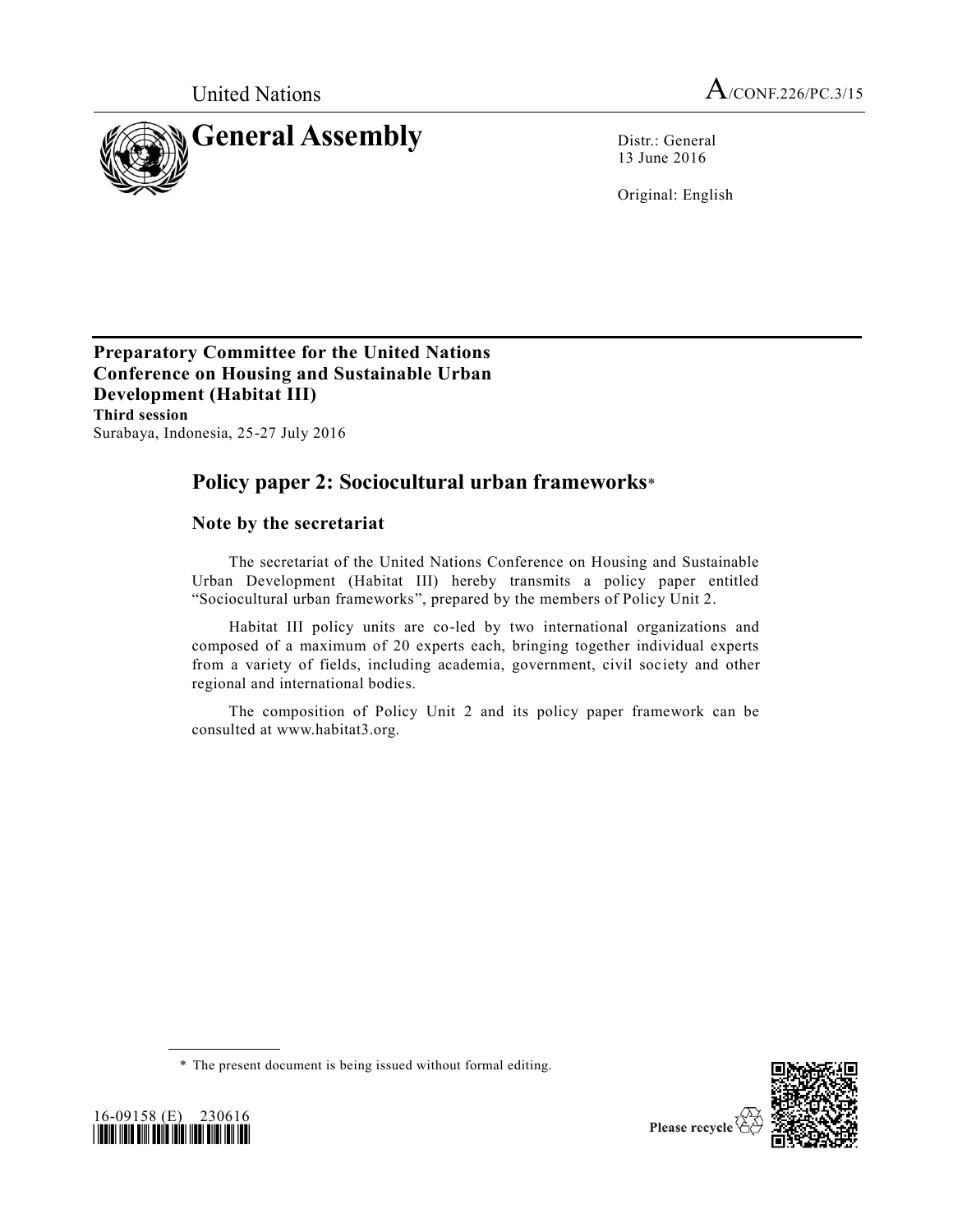## **Policy paper 2: Sociocultural urban frameworks**

#### **Executive summary**

We live in a world today that is increasingly urbanized and disrupted by political and economic conflicts and climate change-related impacts. As the New Urban Agenda looks to the future to guide the shape of cities for the next 20 years, this Policy Unit looks at ways to humanize the New Urban Agenda. The present paper is in line with the 2030 Agenda for Sustainable Development, which recognizes the need to "strengthen the efforts to protect and safeguard the world's cultural and natural heritage" as a dedicated target of Sustainable Development Goal 11 (target 11.4). We focus at once on urban development that is socially and culturally inclusive of all urban dwellers, as well as the potential of social forms and cultural assets and identities to propel urban development that is more sustainable and resilient socially, economically, and environmentally.

**Vision**. We envision cities where the social and cultural aspects of urban life can contribute to inclusion and resilience, as well as cities that are more people centred and liveable. If urban areas are to truly serve as "engines of growth", reducing poverty and including all urban dwellers in the processes and benefits of development are essential to making cities better for all. The New Urban Agenda must promote inclusion of all urban dwellers, regardless of citizenship, gender, age, disability, sexual orientation, social or economic status, or ethnic origin. This is particularly important for marginalized and vulnerable groups, including refugees and migrants, who often feel excluded from urban life. Our vision is that of cities and towns as safe for all their residents and where culture forms and activities thrive and cultural diversity fosters peace and social cohesion. Cities must integrate tangible and intangible cultural heritage and creative practices with urban development built on the collective intelligence of people recognizing and valuing the need for cultural actors (artists, historians, heritage experts, cultural producers and managers, as well as the media) to be involved in urban processes. Contrary to current modes of urban development premised on homogenized and universalized models of efficiency and economic rationality, the New Urban Agenda must emphasize place-based urban development that is rooted in and shaped by the people and communities that inhabit it. Spatial organization, patterns and design of urban space can promote or hinder social cohesion, equity and inclusion. Social and cultural infrastructure is as fundamental to making cities liveable as basic infrastructure.

**Policy challenges**. The challenges to achieving such an urban vision are in several dimensions. First, the benefits of urbanization are very unequally shared and, in many contexts, a substantial proportion of urban dwellers are not able to access them. Second, globalized and homogenized urban development have diminished and threatened a plethora of diverse tangible and intangible heritage in many cities around the world. Cultural diversity, including a range of institutions, practices, world views, people, forms, experiences, languages and knowledge systems, is being eroded or deliberately erased as communities are assumed to be homogeneous and monolithic. Third, social exclusion is reinforced by built environments that do not facilitate gatherings of people, collective uses and the practice of different cultures within them. Informal livelihood practices such as street vendors are penalized and criminalized while segregation and social tensions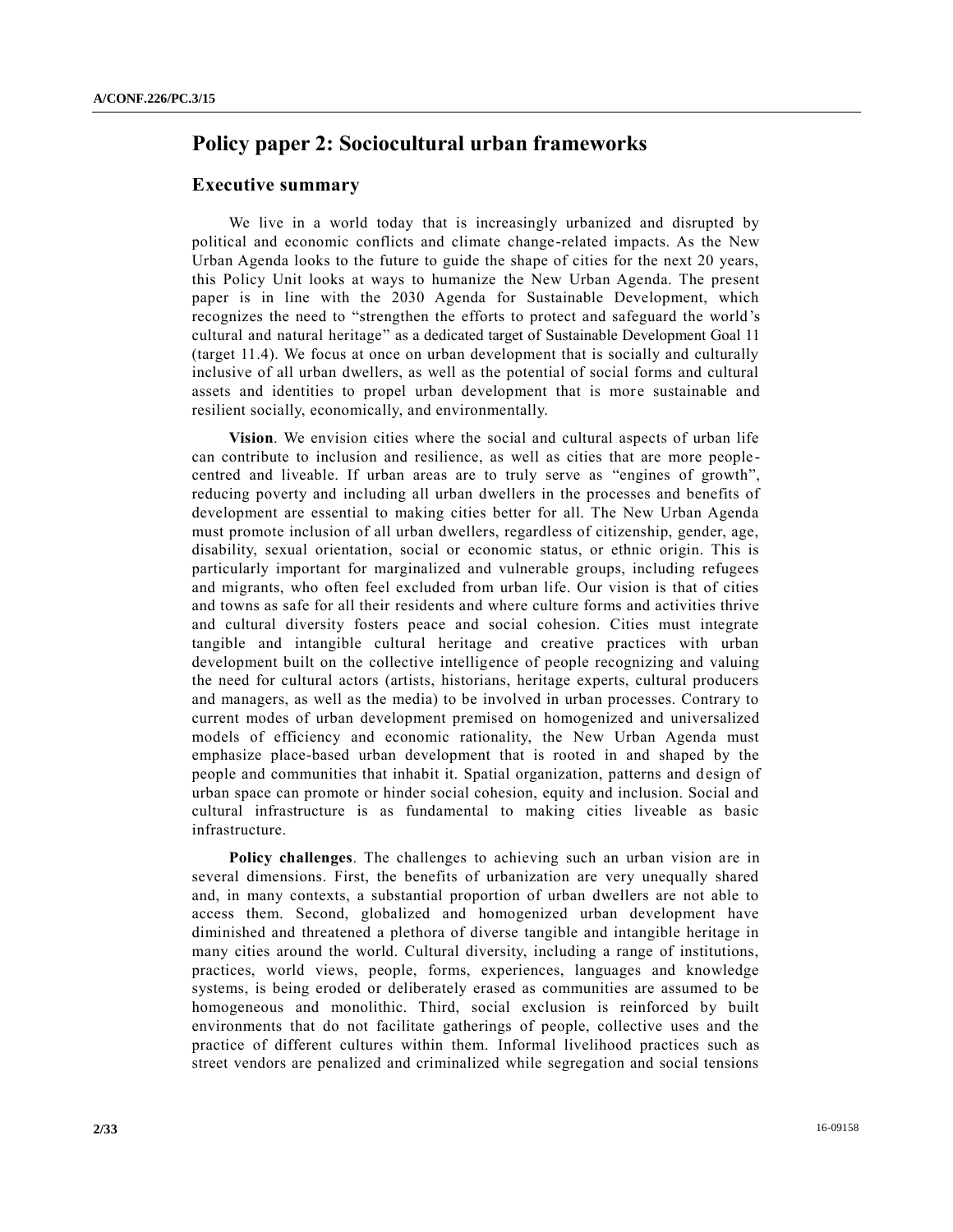increase through the development of gated communities. Finally, migration and the sudden influx of large numbers of displaced people into towns and cities pose a variety of challenges, but are also enormous contributions to urban areas economically, socially, and culturally. Migration is a global phenomenon that is transforming countries, cities and towns around the world including transnational migration, refugees fleeing conflicts and violence, or those internally displaced by disasters and climate change. The contributions of migrants to urban life often remain illegal and unrecognized, leaving them vulnerable and excluded.

**Priority actions, policy design, implementation, monitoring and key actors**. The priority actions for the New Urban Agenda identified by the Policy Unit integrate culture and cultural heritage into urban development, safeguarding cultural assets, and promoting cultural diversity; addressing migration of all types from internal to international, voluntary to forced, and developing strategies for including migrants in contributing to and benefiting from cities; reducing urban violence and enhancing safety for all; planning and designing the built environment and social infrastructure to mitigate segregation and exclusion and enhance diversity in social, cultural, and economic activities. Towards this end we see participatory processes of design, planning, and policymaking as a critical transformative action that needs to be institutionalized in the New Urban Agenda at all stages from problem identification to implementation, monitoring, and evaluation. Education, capacity building, and awareness for all stakeholders are essential to enable robust participatory processes. Diversity and inclusiveness in media and information and communications technology (ICT) is also necessary to support engagement, information, and dialogue. The priority actions we suggest can only be taken forward successfully by the engagement of all key actors from public authorities at various levels of government, and large scale industries to small businesses, non-governmental organizations (NGOs), and communities. Based on these priorities, we have proposed illustrative policy designs with indicators and monitoring mechanisms for community participation; city liveability; culture and cultural heritage in urban development; education and capacity-building; media and technology; migration and refugees; safety and violence; and finance, business, and real estate.

**Conclusion**. We see the New Urban Agenda as an opportunity to consistently and systematically put in place planning, design, and policymaking processes that will lead to inclusive, people-centred and culturally sensitive urban development paradigms. Therefore, the planning and design of cities and their urban policies must empower and enable different social groups to overcome systemic and institutional inequalities and vulnerabilities to make all urban dwellers active agents in making and benefiting from their cities. Safeguarding tangible and intangible cultural heritage, promoting cultural diversity and integrating culture with urban development contributes towards the United Nations Sustainable Development Goals of poverty alleviation, gender equality, and cities that are safe, inclusive, resilient and sustainable. Culture contributes to making cities sustainable as a driver of inclusive economic development; an enabler for peace, social cohesion, inclusion and equity; and in promoting the liveability and sustainability of urban areas. Through socially inclusive, participatory, and culture-sensitive approaches to city design, planning and policies, the New Urban Agenda must help to make the vision of sustainable cities a reality.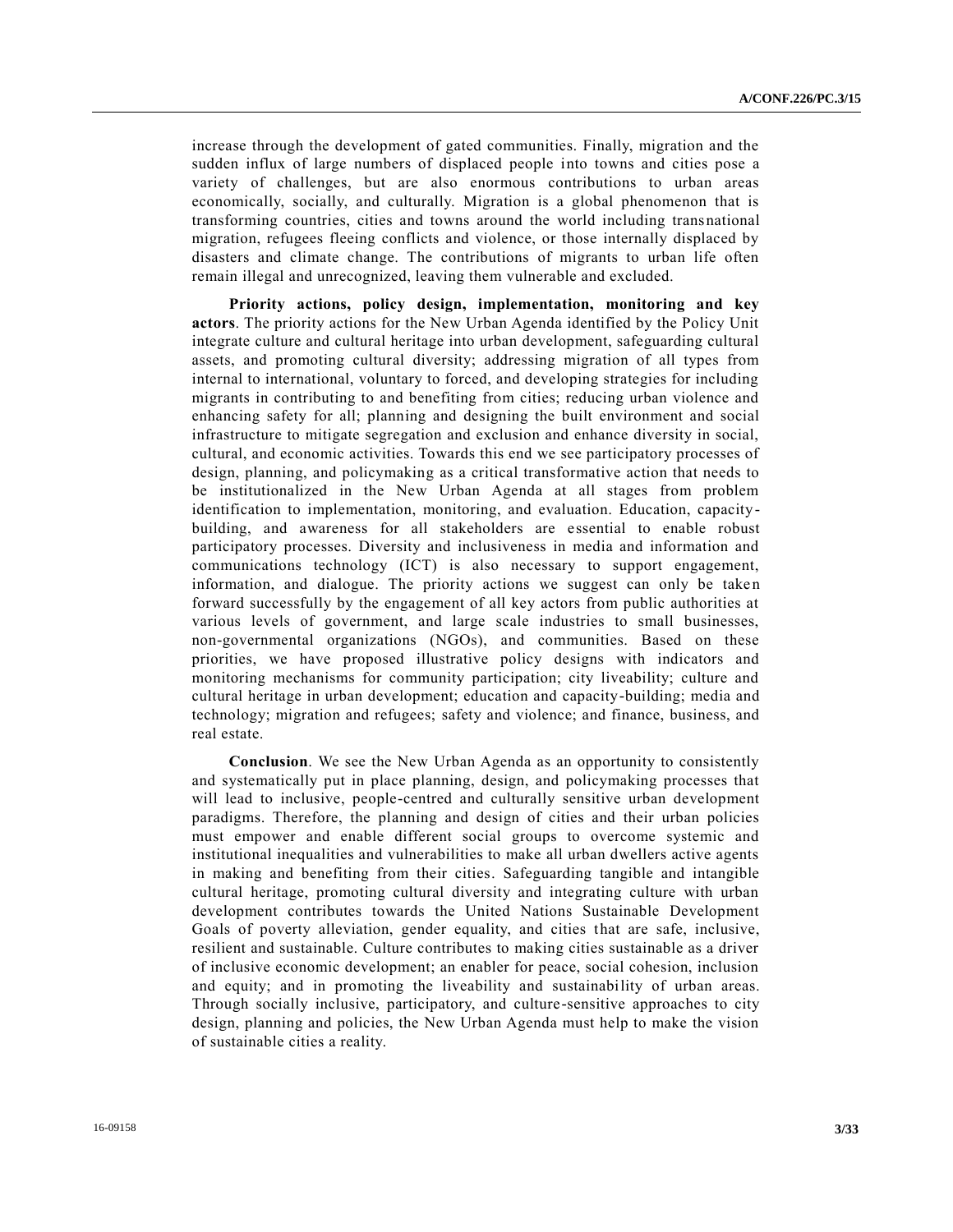## **I. Vision and framework of the policy paper's contribution to the New Urban Agenda**

1. How can the New Urban Agenda include sociocultural frameworks? What are the key characteristics of such a perspective? How can a focus on the social and cultural elements of urban life help to address the future challenges of towns and cities, with special attention to the issues of safety, migration, equity and equality?

2. Today's towns and cities face challenges of social, cultural and spatial exclusion, violence, uneven investment, destruction, and loss of tangible and intangible cultural assets, in addition to broader threats related to climate change and large-scale migration. These challenges are only set to increase in severity.

3. The New Urban Agenda therefore presents an opportunity to drive forward a vision of cities that are people-centred, inclusive, resilient and safe; where cultural diversity is not only respected but promoted as a foundation for the stability and sustainability of urban societies. This is a vision of towns and cities as safe havens where all residents, regardless of citizenship, social or economic status, are able to benefit from urban life; where those who strive to contribute socially, economically and culturally to their neighbourhood, town or city are able to do so; and for those who seek sanctuary, can live in dignity, safety and with self-reliance, until they are able to return home or another permanent solution is found. It defines a city that integrates cultural heritage and creative practices into urban development, built on the collective intelligence of people, and where culture and cultural heritage foster peace and social cohesion, and inclusive societies, while helping to counter urban violence.

4. This paper provides policy guidance on how attention to the social and cultural aspects of urban life can contribute to inclusion and resilience as well as cities that are more people-centred and simply more liveable.

#### **A. Towards people-centred cities**

5. There is no one model that can be promoted for urban areas, but there is an "essence" to urban life. It is made up of a variety of elements, including:

(a) Recognition of and respect for a diversity of cultural forms, knowledge, and practices;

(b) Conviviality among people of different ethnic, social and income backgrounds;

(c) Diversity of the built environment and layering of the old and the new;

(d) Understanding of the dynamic and evolving nature of economies, societies and the fabric of towns and cities;

(e) Opportunities for positive human interaction — with urban forms and spaces as well as with other people.

6. These could be considered "urban sensibilities". They can serve to "(re)humanize" the city and act as a counterweight to homogenization, exclusion and violence.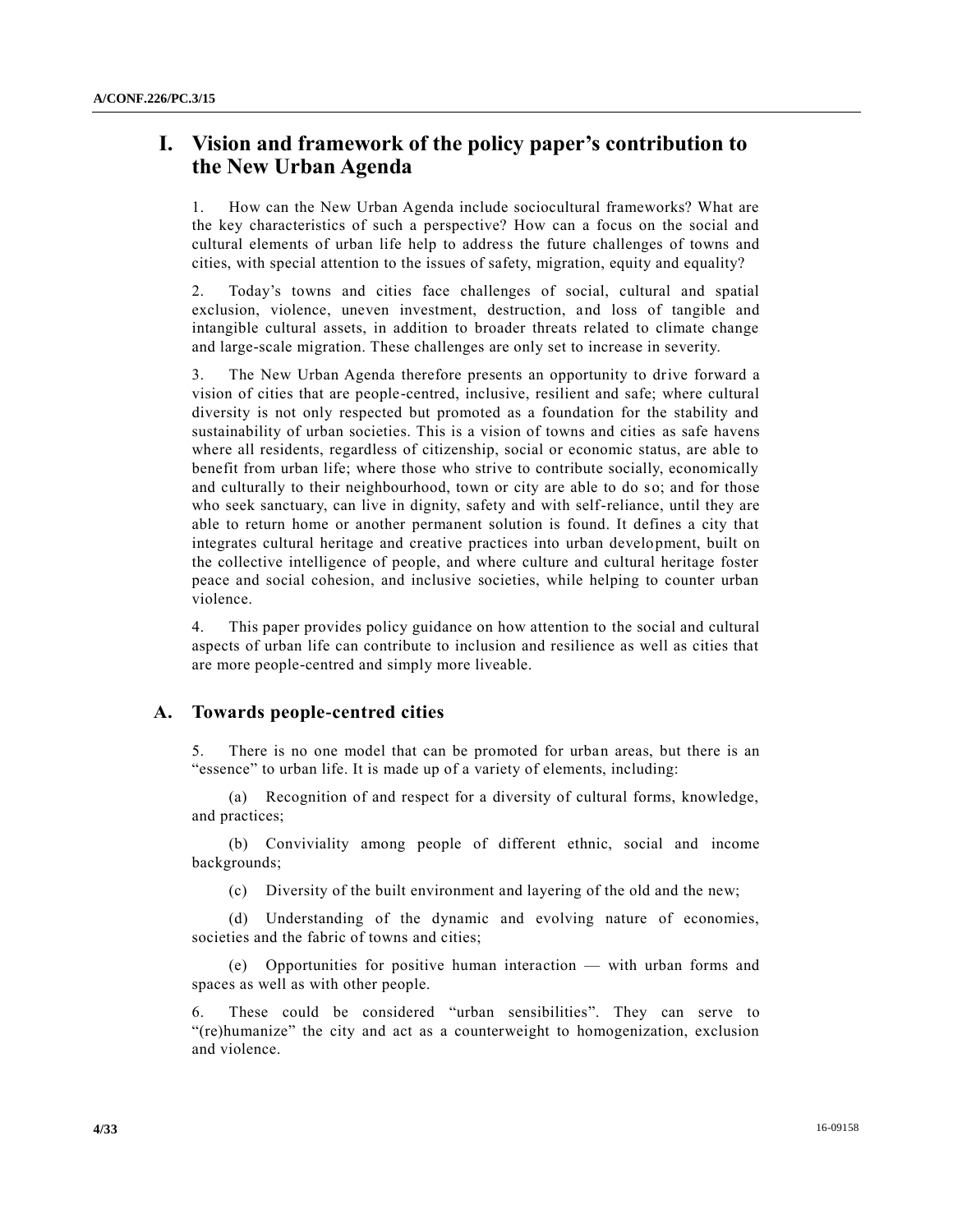7. Urban sensibilities and everyday practices must be given due consideration in the New Urban Agenda, as they contribute to making cities liveable and productive. A focus on everyday practices and an understanding of urban life can help to place people, rather than mere economic development, at the centre of public policy and planning processes. Inclusion can also be promoted through equitable investment in social infrastructure across cities and towns.

8. Urban areas are often described as "engines of growth" but the promise of poverty reduction and development will not be realized if the focus remains purely on the economy and on returns on investment. The social and cultural aspects of urban life — the way in which different groups in society are able to engage with, contribute to and benefit from what towns and cities have to offer — is equally important. This "use value" of towns and cities must be recognized, protected and nurtured — as a contribution not only to the fundamental well-being of urban dwellers in its own right, but to productive and liveable urban societies.

### **B. Place-based urban identities**

9. The New Urban Agenda can help to avoid the continuation of the trend towards homogenization — where patterns of investment render towns, and particularly larger cities, without a grounding in time or place and serving as mere receptacles for capital investments. In many cities around the world today, residential property is seen as a safety deposit box, rather than homes for productive members of society embedded in a social and cultural context. Sometimes this approach has resulted in neighbourhoods of luxury buildings that are left largely uninhabited. Similarly, gated communities limit interaction between people from different walks of life. The stripping away of place-based identity and the spatial segregation generated by these types of investments can generate a sense of disenfranchisement from the city and urban society. By contrast, building on the diversity of culture and heritage can help foster peaceful and cohesive societies that serve to counter urban violence.

#### **C. Inclusive, safe and human-scale built environments**

10. Urban cultural practices and sensibilities are thus intimately connected with the built environment and how it promotes social interaction and provides opportunity for different ways of living. There are built environments that give room for culture to develop, and others that asphyxiate cultural diversity and inclusion. The way in which we design, invest in and use our built environment the assets, systems, services, spatial forms, patterns and designs that make up the city — can promote or hinder social cohesion, equality and inclusion and, in turn, determine how urban sensibilities and everyday practices are destroyed, preserved or generated.

11. The built environment is also critical for ensuring safety and security, through public spaces that support formal and informal cultural, social and economic activities, protect from environmental threats, and provide safety from crime and violence.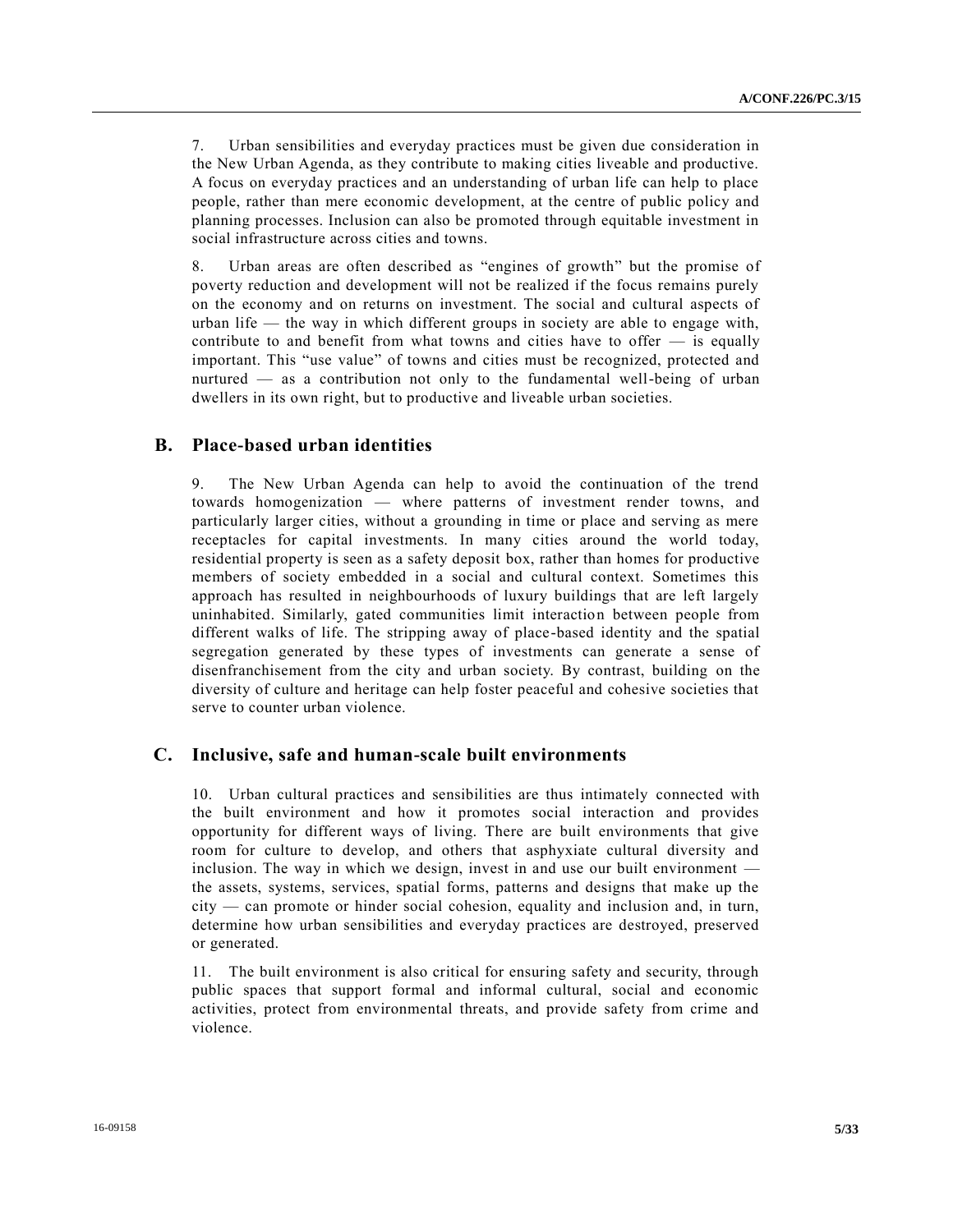### **D. Cities conducive to social cohesion and respect for diversity**

12. The built environment can facilitate the gathering of people and encourage collective uses and the practice of different cultures. Fostering social interaction and recognition of the diverse cultural practices within cities enable mutual understanding and respect. Social encounter in public space and the experience of sharing the same urban condition, as users of the built environment, reinforces the feeling of safety and community. All of these contribute to greater social cohesion. The New Urban Agenda must promote inclusion of all urban dwellers, regardless of citizenship, social or economic status, or ethnic origin. This is particularly important for refugees and migrants, who are often among the most vulnerable. Combatting xenophobia and stigma is critical, as is recognizing that towns and cities have been built, not only on the labour of migrants, but also on their social and cultural contributions. Migration flows have  $-$  and will continue to  $-$  render urban areas dynamic, constantly evolving, and centres of cultural diversity.

13. The New Urban Agenda must recognize the different ways in which people inhabit and use the city, and demonstrate an appreciation that towns and cities can reduce economic inequalities while enabling greater inclusivity to the rewards and benefits of growth. Promoting urban everyday practices and cultural diversity can therefore be seen as a counterweight to the homogenization of the urban environment, and a way to combat stigma, social exclusion and violence.

### **E. Culture-based urban development**

14. Participative urban governance with respect to cultural producers is paramount. The sociocultural urban framework is incomplete unless cities and towns are able to promote concrete partnerships among the public (mainly, the local governments) and cultural actors (artists, historians, heritage experts, cultural producers and managers, as well as the media). Cultural actors need to be recognized, valued and involved in all processes related to sustainable urban development.

15. Tangible and intangible cultural assets and creative practices must be integrated into urban development processes from inception to implementation. Well-planned cities would have integrated cultural heritage and activities in their master plans and strategic plans so that the disruptive impact of development on heritage would have been mitigated and the positive impacts enhanced.

16. When planned by its users, an urban environment takes into account spatial practices and promotes safety, security and access to housing and basic services. This should be facilitated by responsive urban government, working in partnership with local populations.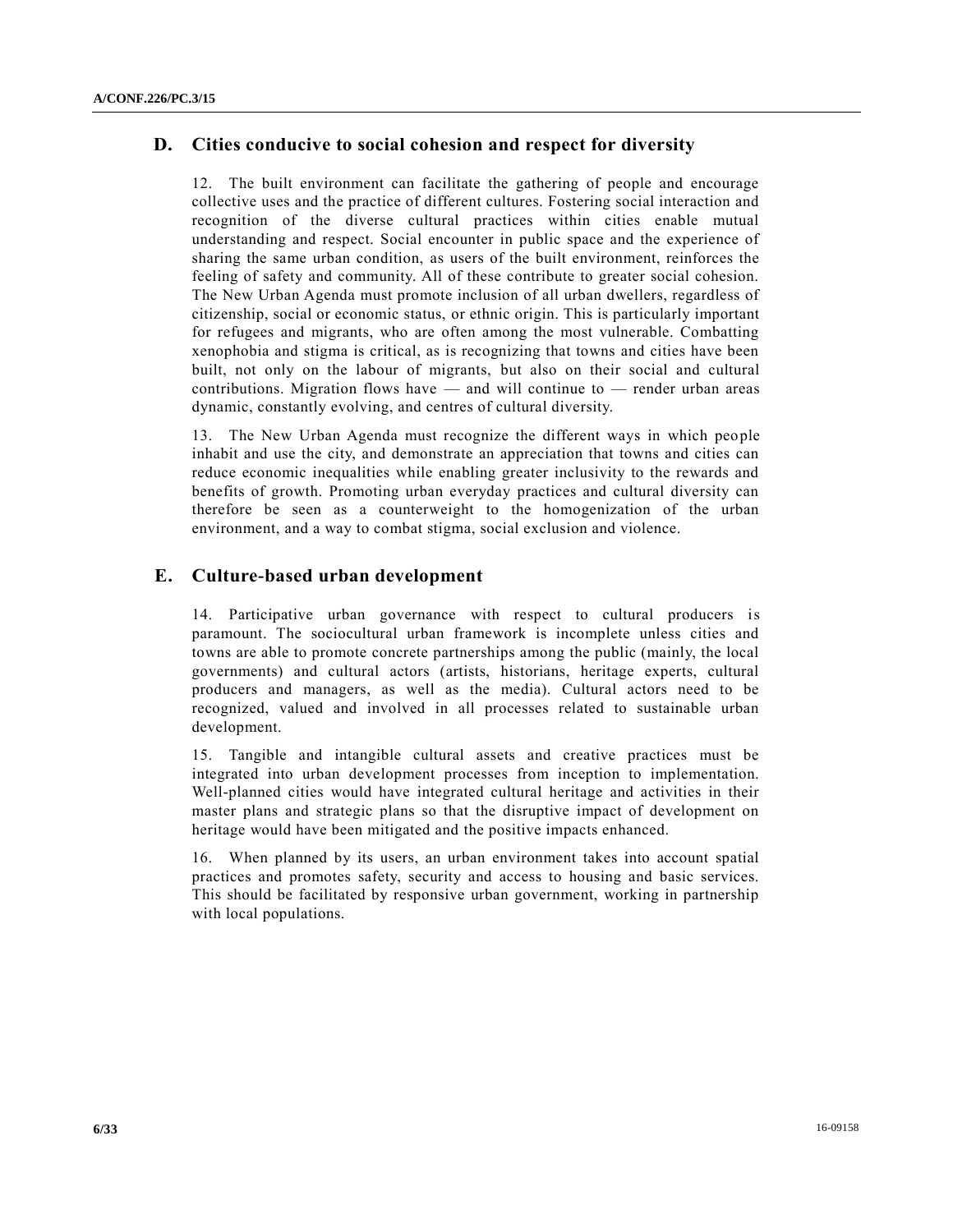## **II. Policy challenges**

### **A. Persistent urban inequalities contribute to social and spatial fragmentation**

17. Inequality remains an enduring challenge for towns and cities in the twentyfirst century. The benefits of urbanization are unequally shared and, in many contexts, a substantial proportion of urban dwellers are not able to access them. Privatization of public space, uneven investment in assets and services, and gentrification can lead to displacement and exclude whole groups of citiz ens. Those particularly affected are ethnic minorities, lower income communities, refugees and migrants. Among these groups, youth, women and elderly people can be doubly disadvantaged. The main challenge for twenty-first century cities is the equitable provision of urban (economic and social) services such as transport, energy, water and sanitation, housing, and solid waste management. At present, in many instances, the social structures and spatial logic of urban areas are treated in isolation of one another. To advance equity, inclusion, and safety in the city, the New Urban Agenda must address the social fabric of the city alongside its infrastructure, design and assets. Also, access to culture (libraries, heritage, creativity, new media) should be given equal consideration if sustainable transformation is to be taken seriously. Through a holistic approach, it will be possible to make concrete progress towards equity, belonging and safety in urban areas.

### **B. Increasing threats to urban heritage and cultural diversity undermine social cohesion and urban resilience**

18. Given the link between culture, identity, and place making, another challenge is to promote built environments that reinforce cultural diversity, inclusion, equity, safety and social cohesion. Cultural heritage must be taken into account if we want built environments that allow cultures to thrive. In many cities around the world, the built cultural heritage is threatened or neglected, and in danger of destruction. There is a lack of inventories of cultural heritage and cultural producers, and a monopolized mass media, which promotes a homogeneous image of towns and cities. Cultural heritage is very narrowly defined in policies and implementation and as a result, development projects are frequently pitted in opposition to its preservation and to creative practices. While some elite or classical performance and visual arts are supported in many countries, countless other forms are being lost every day. In order to counter this, educational programmes for arts and culture that address cultural diversity should be developed.

19. Environmental degradation and natural hazards, as well as political and economic conflicts, also contribute to the loss and destruction of the lived heritage of cities and of cultural knowledge. The crucial importance of cultural resilie nce in the face of disasters is largely overlooked in disaster risk reduction and management.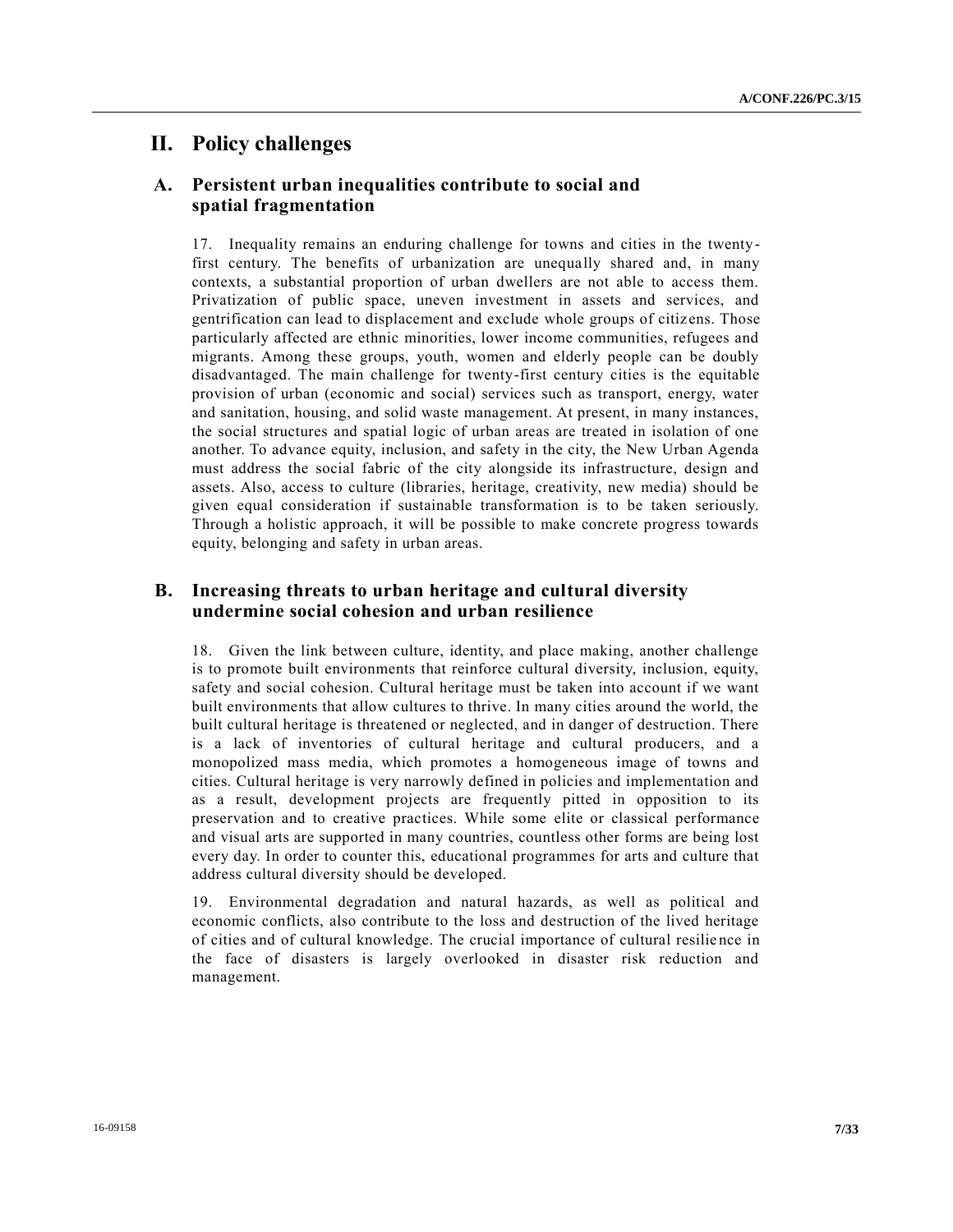## **C. Homogenization of urban environments threatens cultural diversity and promotes social exclusion**

20. In a different vein, globalization and homogenization are not only resulting in the standardization of built environments but also in cultural identities and expressions being increasingly homogenized or being denigrated as inferior. This is particularly the case of marginalized groups, including refugees and migrants. Culture is by very nature contextual and varies from people to people and from place to place. The challenge is to strengthen diversity against tendencies to globalize or to reduce cultural expressions to marketing products. Cultural diversity, including a range of institutions, practices, world views, people, forms, experiences, languages and knowledge systems, is being eroded or deliberately erased as communities are assumed to be homogeneous and monolithic.

21. Similarly, social exclusion is reinforced by built environments which do not facilitate gatherings of people, collective uses and the practice of different cultures within them. Trends such as defensive architecture or the privatization of public spaces must be rejected. Instead, mixed-use zones for people of diverse origins and use of public spaces that are accessible to all, as settings for livelihoods, especially for the working poor, should be considered.

### **D. Lack of coherence between cultural and urban policies threatens urban sustainability**

22. In most cities around the world, laws and policies around the safeguarding and management of cultural heritage and creative production are separate from those focused on urban development. This divergence is detrimental to both the cultural assets and to sustainable urban development.

### **E. Cultural rights remain overlooked or insufficiently respected**

23. Human-rights based approaches to protecting and enjoying cultural heritage and cultural and creative expressions are frequently overlooked. In addition, cultural rights are poorly understood. On the one hand, some abuses have led to the instrumentalization of culture in an attempt to justify the violation of human rights. On the other hand, some approaches aiming to defend human rights may be imposed without taking into account cultural specificities. In accordance with the advance version of the report of the Special Rapporteur in the field of cultural rights (February 2016), "the Universal Declaration on Cultural Diversity (art. 4), further stresses that no one may invoke cultural diversity to infringe upon human rights guaranteed by international law, nor to limit their scope". Cultural rights "are firmly embedded in the universal human rights framework. Hence, the implementation of human rights must take into consideration respect for cultural rights, even as cultural rights themselves must take into consideration respect for other universal human rights norms."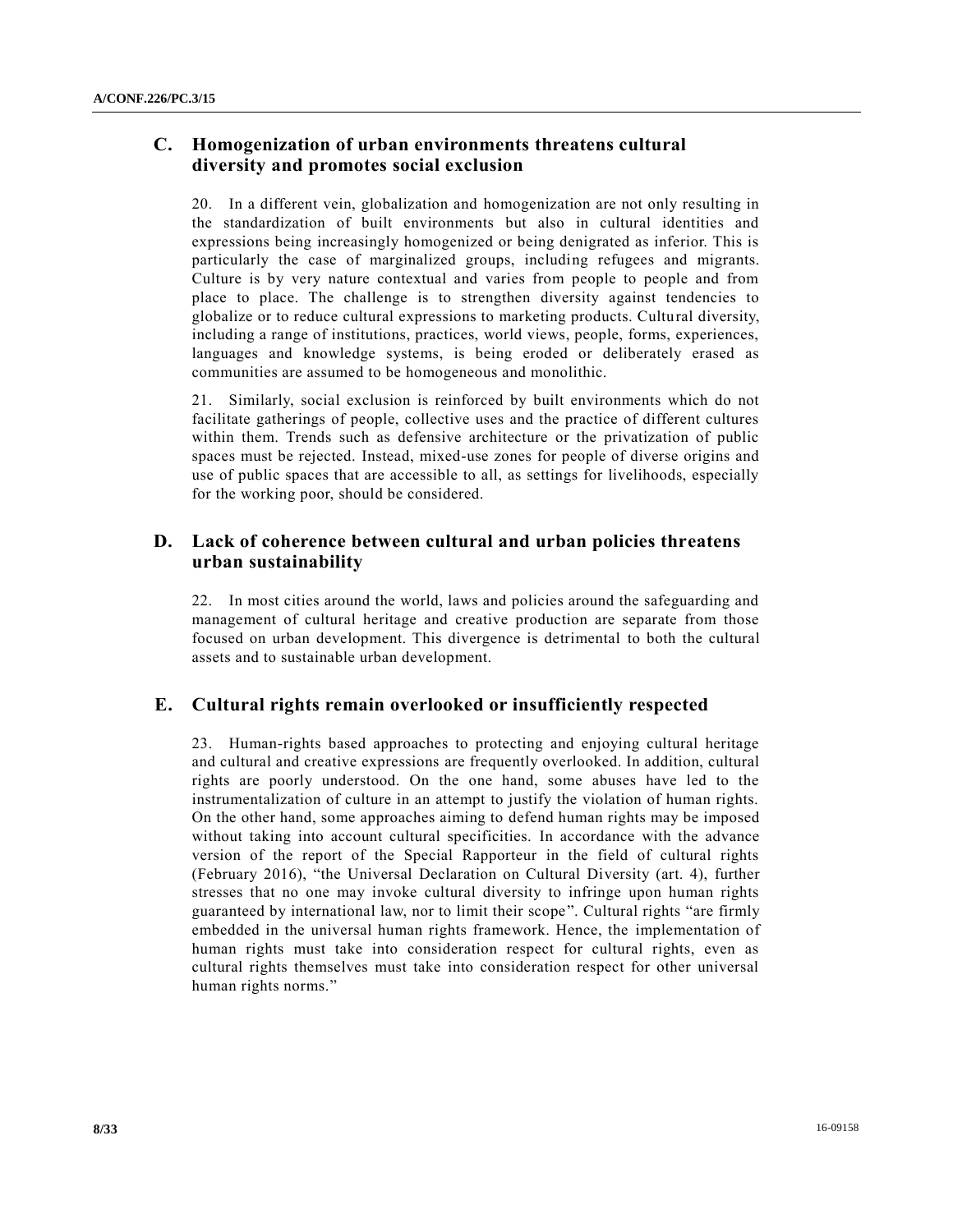### **F. Communities should be strongly supported to contribute to urban planning and management**

24. On this issue, a further challenge is to ensure that communities engage with and work alongside local authorities. To achieve this, people's capacity to contribute to the planning and management of towns and cities must be enhanced through education focused on participation. Government capacity for communication must also be increased, and technical jargon removed from these processes. A core issue to be addressed is to broaden the scope of citizen participation processes. Urban dwellers must play a part in the decisions that relate to the ecological, social, economic, political and cultural environment. Currently, the most excluded from these processes are those with high levels of vulnerability, including women and children, older people and people with disabilities. This results in disregard for their needs in urban policies.

### **G. The built environment should be designed in ways that ensure security and foster inclusion**

25. A further challenge for today's towns and cities is to ensure that built environments address safety in all its dimensions. This includes safety from crime and violence, as well as protection from natural disasters and environmental hazards caused by air and water pollution, lack of sanitation and industrial accidents. An additional aspect of safety and security in urban areas is related to the urban informal economy, without which large swathes of the population would be even more vulnerable. As such, steps must be taken to enhance and embrace the livelihood practices of informal workers, rather than penalizing or criminalizing informal workers and undermining or destroying their activities. In cities around the world, street vendors have carved out space in what the Self-Employed Women Association (SEWA) calls "natural markets" — near transport hubs or public institutions — to sell goods to passers-by. When these natural markets are destroyed and vendors are evicted, economic diversity can also be severely affected. In the long run, this can lead to greater insecurity in cities, since street vendors and informal recyclers contribute to safety in public spaces. In sum, the challenge is to overcome insecurity and violence in cities that result from social exclusion, environmental hazards, and economic, social and political inequality.

### **H. Building local capacities and harnessing human capital is a key challenge for cities**

26. Many of today's towns and cities also face the maximum brunt of the negative impacts of globalization because of a web of issues related to limited financing, limited government capacity, lack of data, lack of integrated urban planning, unarticulated governance, including high levels of corruption, and absence of necessary legal frameworks for supporting cultural diversity. The role of municipalities should be encouraged and strengthened by improving the human capital through diverse technical staff that includes different expertise and professional training. Local governments are the ones closer to people 's everyday life challenges and aware of the cultural differences within their jurisdictions. They should be empowered in order to ensure equal access to culture, education and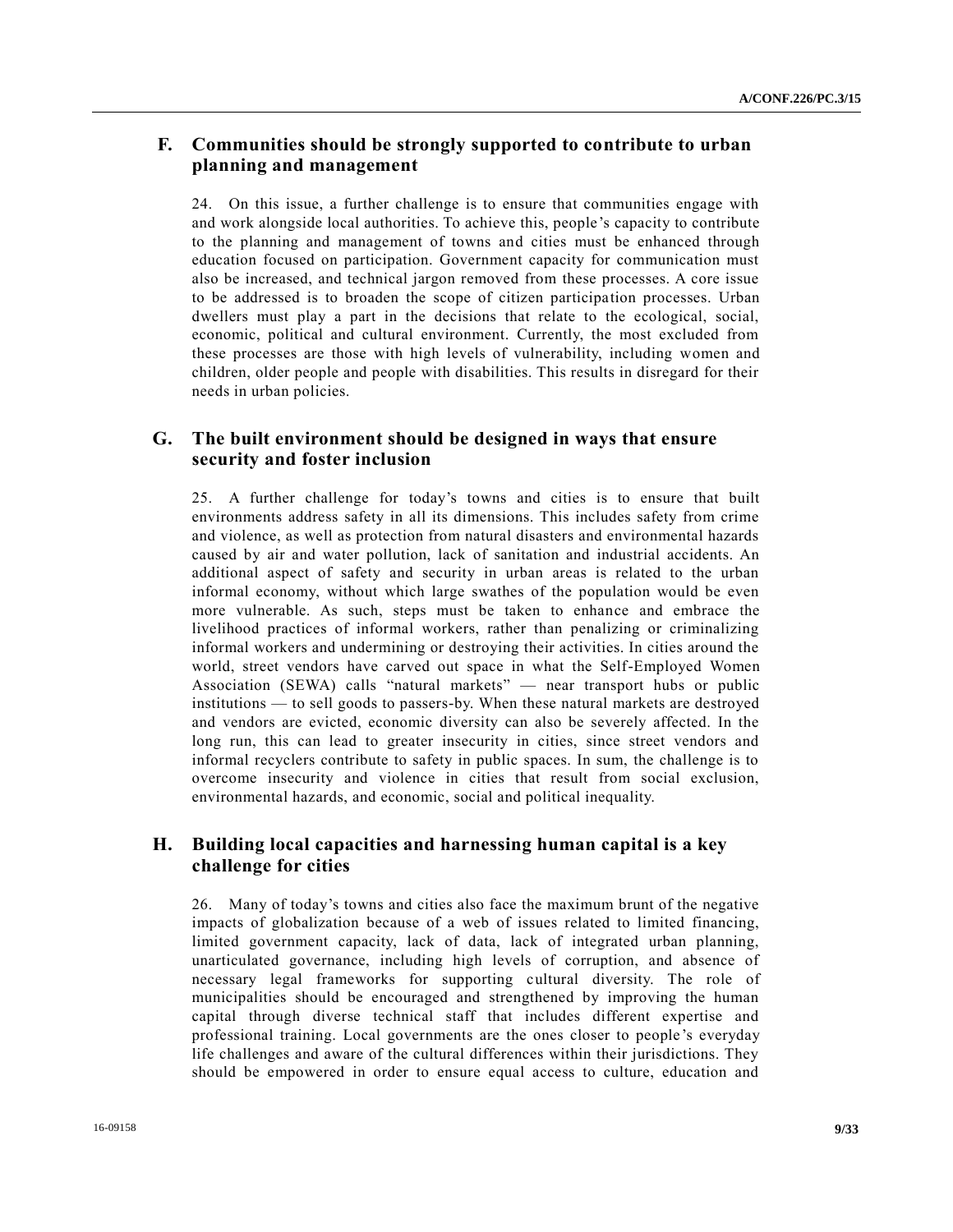health-care services and social infrastructure for all citizens, provide job opportunities and a diverse economic environment, and make diverse cultural practices possible.

### **I. Access to cultural and communication resources remains insufficient**

27. Promoting local media content provides a platform for sharing and expressing local knowledge and experience, opening up avenues for new creative expressions, exchange, interaction and understanding. In taking a people-centred approach to urban development, the role of the cultural and creative industries is of crucial importance, determining not only how content is created, but how it is produced, distributed and used. All inhabitants of cities should have access to the means of expression and dissemination as guarantees of their cultural diversity.

28. Many States have adopted laws on commercial advertising and marketing, but they remain mostly self-regulated. These practices have an increasing bearing on the cultural and symbolic communication within cities and more broadly on the cultural diversity of its inhabitants.

29. Audiovisual and communication outlets should be accessed and owned by those who generate its content. Cities are faced with challenges when they do not host or own such outlets and are thus unable to produce their own cultural content and guarantee its dissemination. Furthermore, while technology has generated new ways of bringing people together and have opened up new development pathways for creative expression, limits of access to these resources can create or compound existing societal fragmentation and exclusion, in particular for marginalized or vulnerable groups and individuals. The challenge is to build the necessary conditions and mechanisms whereby access and participation in the media, cultural and creative industries is not only broadened but ensured at the local level.

### **J. The potential of migrations for urban development should be further recognized and enhanced**

30. The challenge related to migration and displacement today is to make towns and cities a place where new arrivals of people can contribute, with their labour and culture, to urban development. Migration is a global phenomenon that is transforming countries, cities and towns around the world. While research demonstrates the positive contributions that migrants can make to their host and home economies if their energies and ambitions are tapped in positive ways, the contributions of international migrants are often only measured in terms of the remittances they send to their home countries. Migrants may not be integrated into the formal economy, or perform jobs below their skill level. This is a particular concern for female migrants, whose social and economic contributions are often undervalued, and whose work may not be legally recognized.

31. Alongside the demographic shifts brought about by national, regional and international labour migration, the world is also currently experiencing a crisis of forced displacement, which is predominantly urban in nature. More than half of all refugees and internally displaced people have sought sanctuary in towns and cities.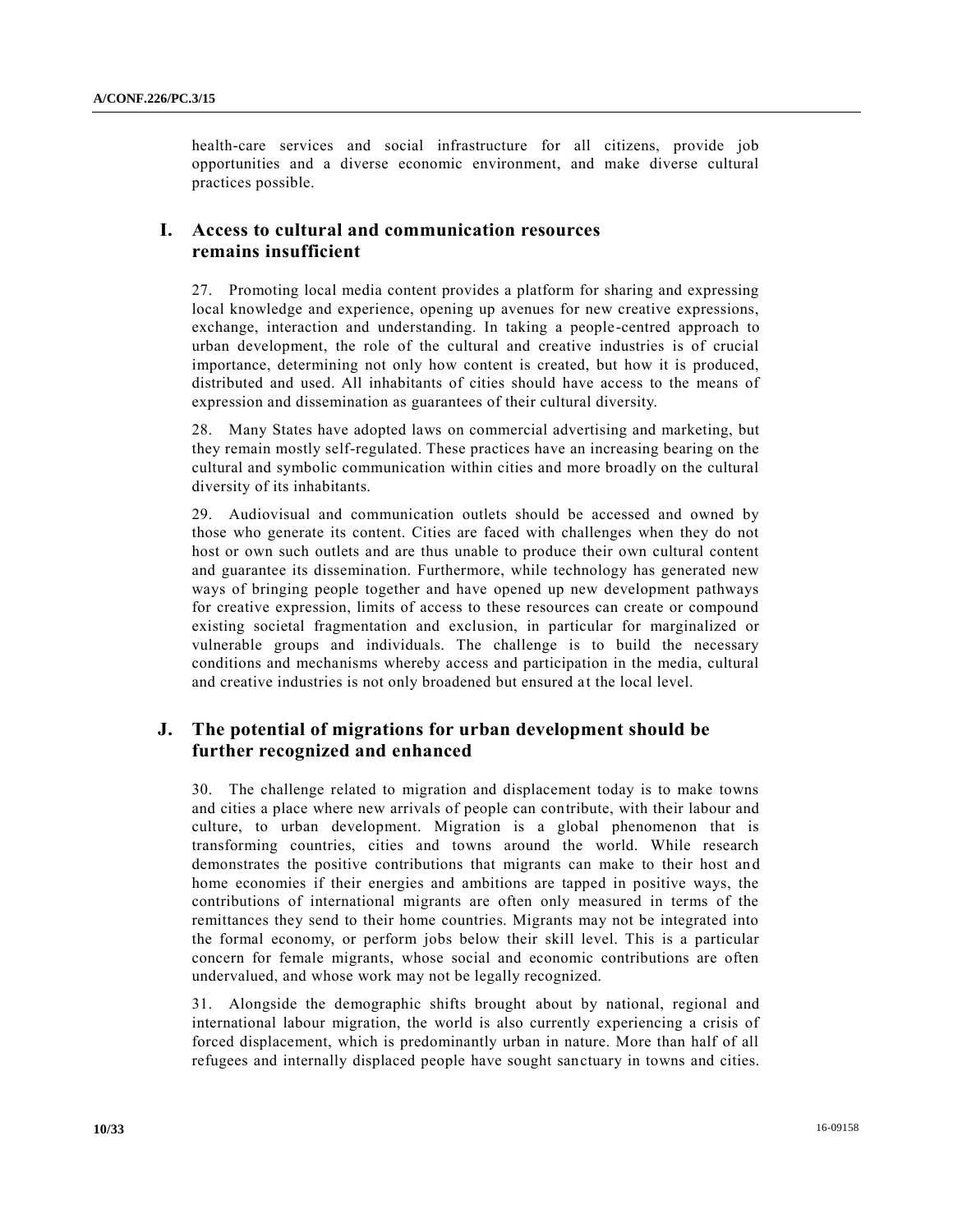Forced displacement flows include refugees fleeing conflict; refugees who have already sought asylum in one country but have decided to seek a better future in another; internally displaced people who have been forced to move be cause of conflict and violence; and those who have moved internally or across borders because of "natural" disasters and other climate-related events. Recurrent events such as floods, droughts, cyclones and changes in temperature and precipitation patterns can have a huge impact on rural areas, where individuals and families are eventually obliged to move in order to survive climate change -induced migration can be perceived as both "slow onset, disaster-induced" and economic migration. What links all these populations is the fact that the majority of them will end up in urban areas — in developed and developing countries alike.

32. Over the years urban areas have absorbed migrants and other displaced people, which has allowed them to be dynamic, constantly evolving and, in many parts of the world, centres of diversity. As well as places of potential opportunity, towns and cities should turn into places of sanctuary for those fleeing violence, conflict and persecution. The Sustainable Development Goals make specific reference to migrant and refugee populations and they must be part of all efforts to promote peaceful and inclusive societies, governed by non-discriminatory laws and policies that promote sustainable development. Migrants and refugees often find themselves the object of stigma, racism and xenophobic violence. Where they are segregated from other urban populations and without basic rights and entitlements, migrant and displaced communities may resort to precarious or illegal livelihood options and housing solutions. These vulnerabilities may be exacerbated by language barriers, lack of familiarity with local norms and customs, social isolation and limited awareness of their rights, entitlements or where to seek help.

33. Moreover, the vast majority of refugees worldwide seek safety in the region neighbouring their place of origin, where hosting municipalities may lack the means and capacities to respond adequately to migrants' needs and deal with massive pressure on urban services that are used and relied upon by refugees and host communities alike. For example, short-term camp-based solutions can cause longterm problems: camps become permanent, with very poor standards of living, disconnected from vital city systems. However, outside of camps, the principal alternative for refugees and internally displaced people who arrive without assets (or once these are depleted) is to move to informal areas of the city where they are exposed to natural and other hazards, including environmental contamination. In situations where disasters displace people from one part of the city to another, new informal settlements may be spontaneously created without the assistance that could reduce risk in the event of future disasters, or facilitate the eventual provision of basic services to the area. For these reasons, towns and cities need to be better prepared to absorb migrant and displaced populations in ways that are safe and dignified. This should be incorporated into urban planning frameworks and processes. The goal of inclusive, safe, resilient and sustainable towns and cities must encompass all urban residents, whether legally "citizens" or not.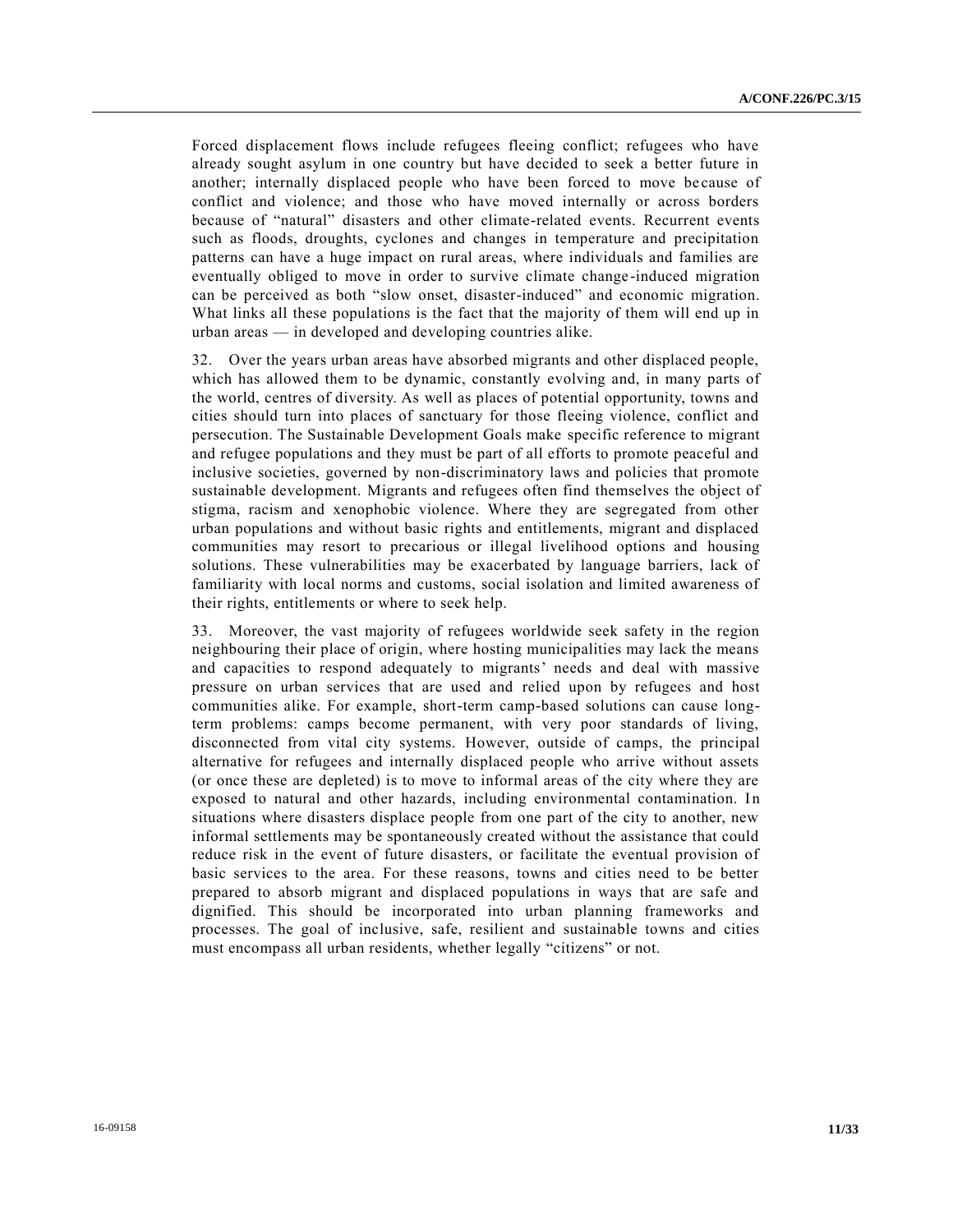# **III. Prioritizing policy options: transformative actions for the New Urban Agenda**

34. The challenges of systemic social exclusion, violence and uneven investment in urban areas, persistent poverty, the escalating frequency of prolonged conflicts at the regional and local levels, as well as emerging "disruptive" factors relating to climate change and large-scale migration, demand that cities and towns integrate the social and cultural aspects of urban life into local and national policy frameworks and actions. The policy recommendations below will provide national, regional, and local authorities with strategic guidance on priorities and policies to promote cultural diversity and creativity, cohesive community identity, and ensure safe, vibrant, inclusive and resilient built environments, in line with the 2030 Agenda for Sustainable Development, which recognizes the need to "strengthen the efforts to protect and safeguard the world's cultural and natural heritage" as a dedicated target of Sustainable Development Goal 11.

### **A. Prioritize participatory and people-centred policymaking processes**

- Institutionalize citizen participation in urban development, regeneration, and adaptive reuse decision-making processes to ensure the integration of local knowledge and expertise, the safeguarding of historic landscapes and a range of cultural landmarks (including grand monuments and ordinary places that are culturally significant to local communities), and an increase in policy ownership and effectiveness. This should also include establishing participatory budgeting processes.
- Invest in a wide range of social infrastructure services, including formal and informal public spaces, liveable streets, transportation and food systems infrastructure and networks, to promote social connections and community networks, enhance public safety, and retain cultural heritage values, pr actices and assets.
- Evaluate and promote traditions and practices related to solidarity systems, sharing of common land and goods, non-monetary exchange systems, and ecological and resource-conserving practices (locally produced foods, local materials and skills in construction, waste recycling and reuse practices, water conserving practices, etc.).

### **B. Foster place-based and culturally sensitive urban governance**

- Strengthen links between local urban contexts and priorities, national frameworks, legislation and approaches to ensure that the diversity of cultural heritage and on-the-ground realities are appropriately prioritized in national and regional policies.
- Ensure that basic infrastructure designs prioritize the local context, cultural heritage, and diversity of lived uses to retain a sense of place and the cultural identity of cities and towns.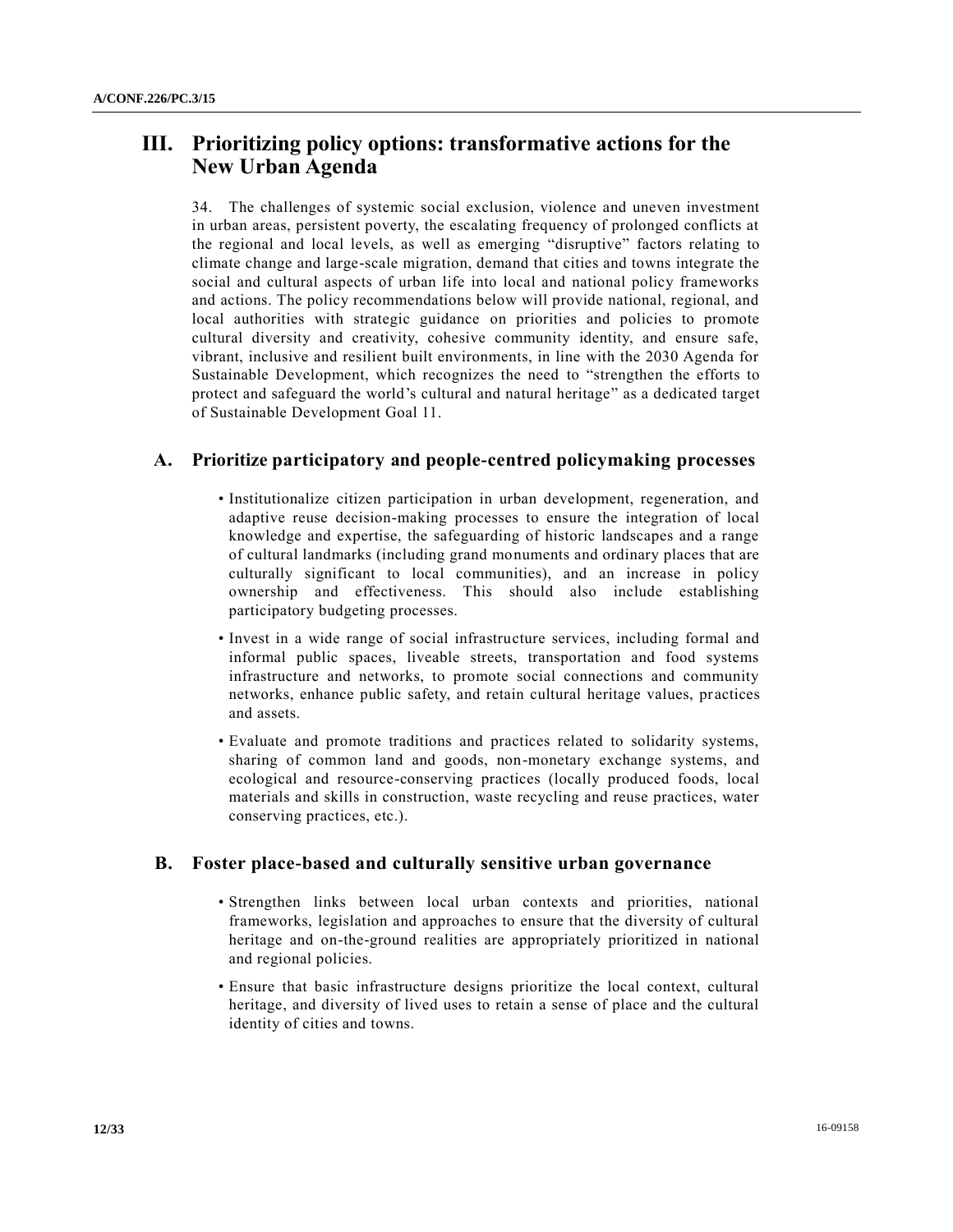- Promote partnerships between public, private, civil-society and academic stakeholders to catalyse innovative cooperation, knowledge exchanges, and inclusive decision-making mechanisms.
- Guarantee transparent and accountable governance for cultural infrastructure, particularly publicly funded infrastructure, including the participation of civil society in governance bodies.

### **C. Incorporate culture and creativity in planning instruments and strategies**

- Incorporate cultural heritage considerations in planning instruments, including master plans, zoning guidelines, and strategic growth policies, so as to safeguard a diverse range of tangible and intangible cultural assets and landscapes.
- Include an "urban culture and heritage" priority policy or action in urban strategies, particularly in all area-based urban regeneration and development strategies (city centres, informal settlements, deprived neighbourhoods), to ensure a sense of community identity and promote social connections and better living standards of people living in those areas.
- Guarantee that all local governments develop a long-term local cultural plan with open participatory processes which is closely and operationally linked to the long-term urban strategy.
- Incorporate culture in disaster risk reduction and climate change resilience plans, notably local knowledge, traditions, and priorities to safeguard the living heritage of neighbourhoods (built context) and community identity (social context).
- Prioritize urban policies that accommodate and promote open, flexible, and safe public spaces that catalyse innovation and experimentation in all urban districts and neighbourhoods.

#### **D. Promote access to culture and respect for cultural rights of all**

- Recognize and guarantee access to cultural services as a basic urban service (museums, art schools, libraries, theatres and monuments) through adequate policies and institutional frameworks, so as to facilitate social interactions and relationships, empower people and allow for the expression of their cultural identities and the enhancement of the community's capacity to absorb, adapt and recover from a wide range of climate, economic, political, and social impacts.
- Implement a long-term programme for contemporary art, innovation and experimentation, with adequate working spaces and community projects in all urban districts and neighbourhoods, including public art.
- Promote in all cities and towns access to cultural rights and "the right of all to participate in cultural life", with a particular focus on freedom of speech, the diversity of creative expressions and heritage.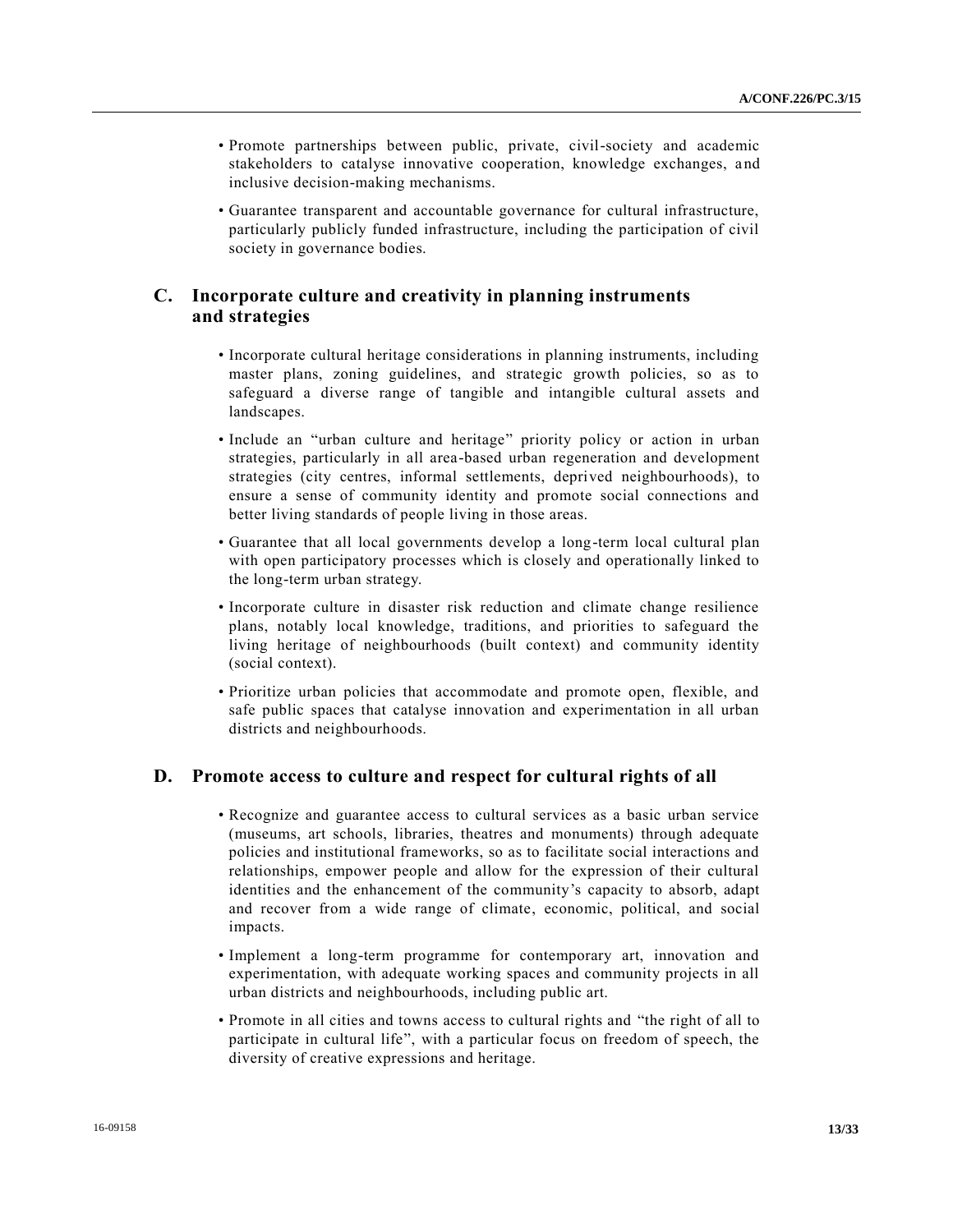- Address the tenure rights of indigenous peoples to ensure their rights and promote diverse and inclusive economic development.
- Emphasize gender equality in cultural policies and programmes with a view to recognizing, promoting and increasing the visibility and status of women 's contributions to cultural activities.

### **E. Strengthen cultural components in education and capacitybuilding programmes and strategies**

- Develop cultural educational programmes that account for a variety of cultural and creative expressions, including heritage, and promote visibility of cultural activities of historically marginalized and vulnerable populations.
- Increase expertise in and awareness of sociocultural practices and principles among local and national authorities to ensure that policies safeguard and promote living cultural practices and heritage.

### **F. Broaden awareness and foster recognition of cultural diversity through media and technology**

- Invest in basic telecommunication infrastructure to enable local media and community commentators to share local cultural heritage and community identity stories via multiple platforms, including TV, radio, print and Internet to help create a sense of community and engage a wide range of urban dwellers.
- Ensure diverse local media, including private and public broadcasters of all sizes, to promote the integration of cultural diversity and public opinion into local decision-making processes.
- Use social media to raise awareness of acute urban sociocultural issues and initiate discussions on culture-related projects and programmes, including plans for the rehabilitation/renovation of particular sites, neighbourhoods, public open spaces and cultural landscapes.
- Make ICT and digital communication accessible to artists and cultural producers, especially women, marginalized and vulnerable persons.

### **G. Recognize and foster the potential of migration for urban development**

- Acknowledge that migration is an inevitable phenomenon, be it international, internal, voluntary or forced, and ensure that towns and cities are able to absorb additional populations in ways that are dignified and contribute to longer-term sustainable urban development.
- Ensure that towns and cities can provide a safe haven for refugees and other forcibly displaced people by providing assistance and advice to new arrivals, promoting their self-reliance and encouraging their incorporation into the community. It further requires city-level public campaigns to change negative perceptions of migrants and displaced people.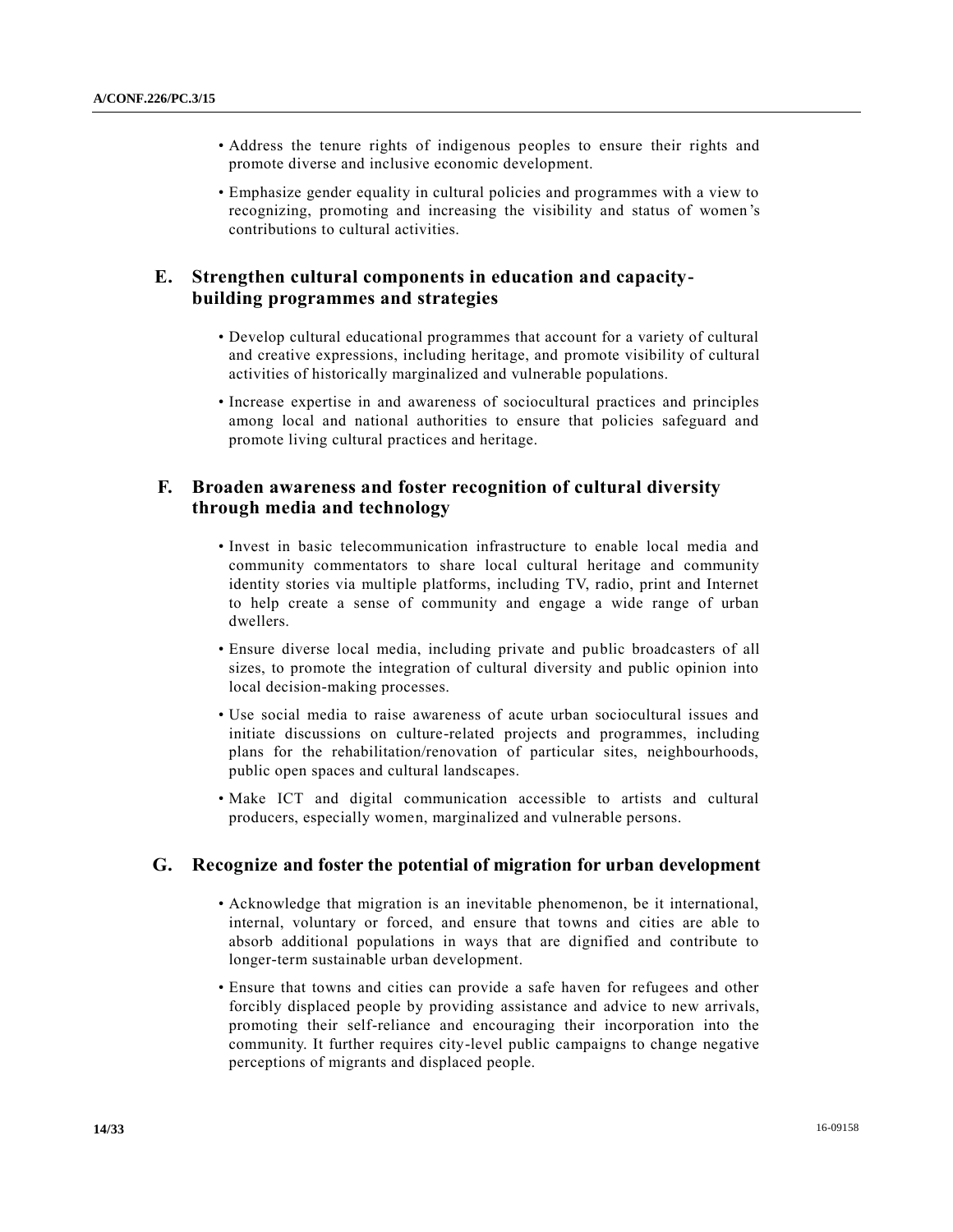- Ensure that urban planning processes respond to changing migration patterns and take into consideration their impact on local sustainable urban development. Planning processes should also ensure that small and mediumsized urban centres are able to absorb additional migrant and displaced populations, so as to reduce the pressure on densely populated capitals and other large cities. Similarly, emergency response to large-scale migration movements should be informed by longer-term planning and sustainable development concerns.
- Enable the contribution of displaced people to local and national economies by supporting their integration into the formal labour market.
- Facilitate forcibly displaced people's access to services and legal support through national and local policies, in collaboration with international actors where appropriate (particularly with regards to tenure and rental agreements), and provide information on rights, entitlements and available services in ways that are accessible to people from different backgrounds and languages.
- Ensure sufficient support to cities and municipalities that host forcibly displaced people (refugees, internally displaced people) by providing financial transfers that enable them to deal with additional pressure on urban services, building their capacity to respond to displacement crises and engaging them in the formulation and implementation of migration and refugee policies.
- Introduce concepts of migration and displacement into related university curricula, such as urban planning.

### **H. Ensure security and counter urban violence through urban policies**

- Contribute to safer cities and the right to the city by improving police and security services with a view to protecting vulnerable populations, including migrants and refugees, from violence and persecution.
- Recognize the contribution to local economy and public safety of street vendors and others whose livelihoods depend on access to public space and ensure that they are able to pursue their livelihoods without harassment.
- Create or strengthen social capital through the promotion of alternative business models such as cooperatives based on solidarity and collaboration.

## **IV. Key actors for action: enabling institutions**

35. The implementation of the proposed policy recommendations not only requires the involvement of a wide range of actors but is also contingent upon the effective coordination of these actors and alignment of the work carried out at the national and local levels.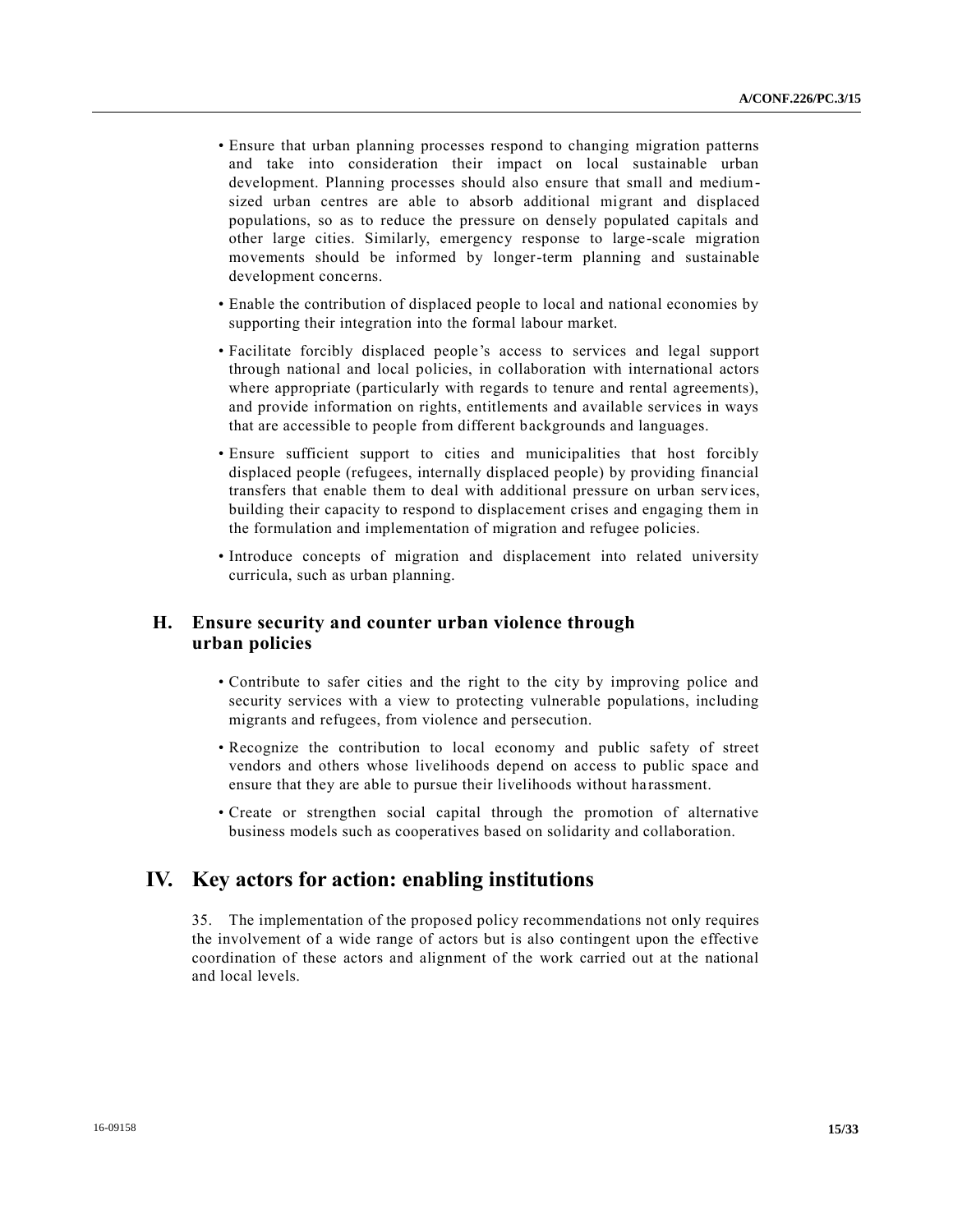### **A. Central government/national authorities**

- Ensure that legal frameworks are established to facilitate citizen participation and which are reflected in national and local budgets.
- Invest in towns and cities to ensure social infrastructure and cultural heritage for all.
- Establish spaces for dialogue to promote national policies, and to ensure that local governments' perspectives are heard.

### **B. Local government/authorities**

- Strengthen the involvement of different actors in participatory processes at the local level.
- Promote safety and inclusion in towns and cities through legal frameworks that foster cultural diversity, different work practices and uses of public spaces, particularly for marginalized and vulnerable groups, such as women, migrants and refugees.
- Reinforce local responsibility for planning, zoning and master plans, and investment in cities.
- Strengthen alignment between local and national frameworks. This should be carried out through integrating urban design work, social and cultural programmes and initiatives within national frameworks, and ensuring that decisions on services and infrastructure at the national level are adapted to local needs and demands.
- Ensure that local government staff promote the diversity of the urban area, building on their understanding of the social dynamics, cultural heritage and creative assets of their towns and cities to support the integration social and cultural factors into planning and public life.

### **C. Civil society**

- Relevant civil society actors and groups (NGOs, grass-roots organizations, neighbourhood groups, volunteers, faith-based organizations, community leaders, advocacy groups, unions and relevant professional associations, among others) should lead participatory processes and demand space for dialogue with local and central governments.
- Strengthen engagement with communities, develop demands, visions and proposals for the built environment, and support urban practices, inclusion, capacity-building and the safeguarding of tangible and intangible cultural heritage.
- Recognize and foster the role of local community groups in creating, activating and implementing social and cultural priorities in towns and cities. Community actors also play an active role as local mediators and to bridge gaps between local people and formal institutions and authorities.
- Drive communication on disaster risks and safety issues in towns and cities.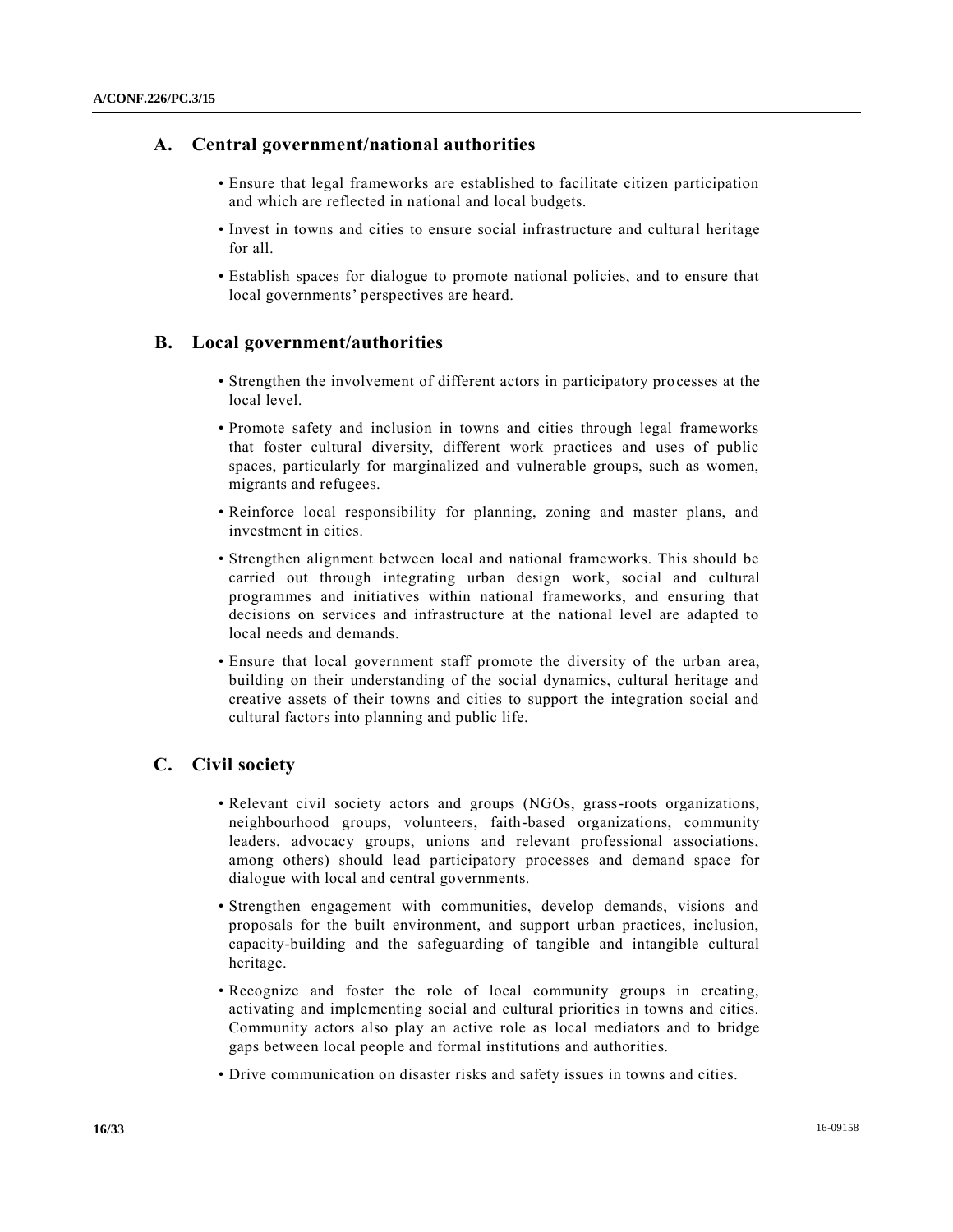### **D. Academia**

- Support the promotion of and transmission of cultural practices.
- Engage in policy design and implementation through schools of urban planning, human geography, and sociology, among others.
- Support evidence-based decision-making by providing analyses based on research and systematic studies/surveys of sociocultural processes that take place in urban areas.

#### **E. Media**

- Promote cultural heritage and the diversity of cultural expressions.
- Leverage technology as a tool to support local communities and diverse cultural groups.
- Participate in agreements to promote diverse contents and ways of designing and using public spaces.

#### **F. International organizations**

- Strengthen policy actions for conserving cultural heritage, diversity of cultural expressions and promoting towns and cities for all (UN-Habitat, UNESCO and ILO and urban observatories).
- Ensure that work in migration and displacement is adapted to the urban context and undertaken in collaboration with local governments and civil society (UNHCR, IOM and the Office for the Coordination of Humanitarian Affairs of the Secretariat).
- Support investments in cultural heritage and creative expressions (IDB, World Bank, and regional banks such as CAF-Development Bank of Latin America, among others).

#### **G. Private sector**

• Adhere to established legal frameworks for actions in towns and cities, and develop initiatives through public-private partnerships or other forms of collaboration.

### **V. Policy design, implementation and monitoring**

36. The priority actions identified for the New Urban Agenda seek to integrate culture and cultural heritage with urban development, safeguard cultural assets, and promote cultural diversity, together with addressing voluntary and forced migration and developing strategies for their inclusion, reducing urban violence and enhancing safety for all. These actions should not only be taken forward through multistakeholder engagement, but also through participatory processes of design, planning, and policymaking. These are critical transformative actions that need to be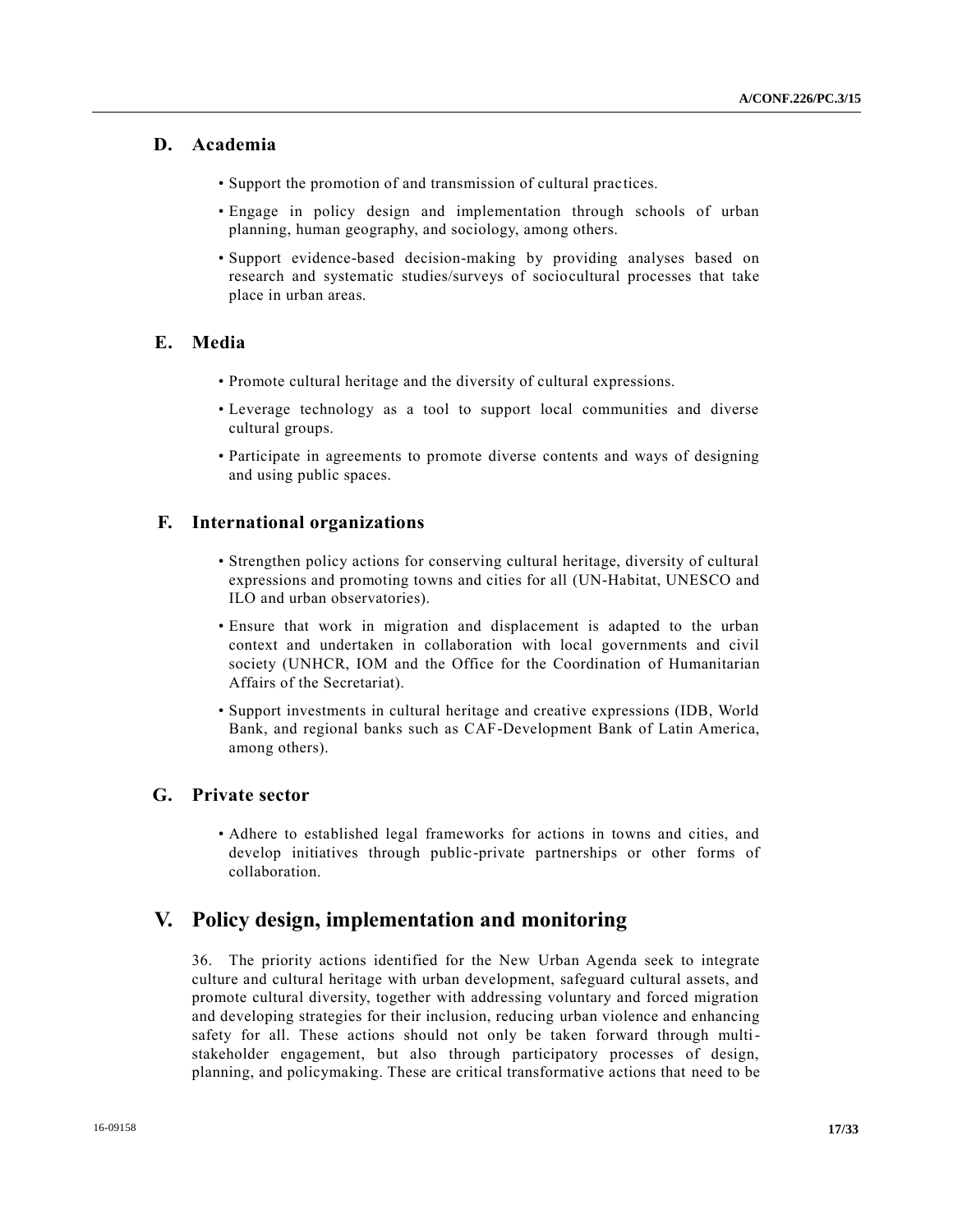institutionalized at all stages from problem identification to implementation, monitoring and evaluation, and supported through education, capacity-building, and awareness-raising.

37. National and local governments should draft policy guidelines that incorporate ways to introduce and strengthen citizen participation. These processes and mechanisms (including councils, committees, forums, etc.) should be implemented and opportunities to engage should be made public. Citizenship education programmes are crucial to these efforts.

38. Effective planning and design of the built environment and social infrastructure will be crucial to mitigate segregation and exclusion and to enhance diversity in social, cultural, and economic activities. Similarly, diversity and inclusiveness in media and ICT will serve as key constituents in supporting engagement, information and dialogue.

39. Participatory monitoring mechanisms should include diverse stakeholders (including women, local minorities, marginalized groups, etc.). Progress reports should be made available to all citizens on a regular basis.

40. Nationwide implementation and systematic maintenance of "urban indicators" (such as a city liveability index) should be established, with a special focus on measures to respect cultural diversity and diverse social groups, to achieve gender equality, safer cities, and promote and safeguard culture, and the inclusion of migrants and refugees. "Urban indicators" (see Urban Indicators Guidelines; Monitoring the Habitat Agenda and the Millennium Development Goals, 2004) should include:

- (a) Percentage of gender representation in all participatory mechanisms;
- (b) Increase/decrease of safety in cities;

(c) Number and type of heritage (material and non-material conservation actions undertaken);

(d) Indicators to assess increase of inclusive educational programmes focusing on culture, social innovation, safer cities, newcomers, migrants, refugees, and in general underprivileged groups in society;

(e) Number, type and quality of actions undertaken to assist migrants and refugees.

41. A broad range of social, economic, political, environmental, cultural and physical considerations must be taken into account to realize the vision of liveable cities and towns for all. The prioritizing of policy options in section III put forth principles, frameworks, and actions that promote: rigorous involvement of stakeholders in decision-making processes, integration of cultural education and cultural heritage capacity-building programmes, protection of open media, communication, and development of urban design and land use policies that include migrants, refugees and ensure open, green, flexible, safe and resilient built environments.

42. Achieving such a vision must be supported by establishing clear policy recommendations and guidelines for policy design, monitoring and evaluation. This implies a set of indicators. These indicators should aim at measuring: the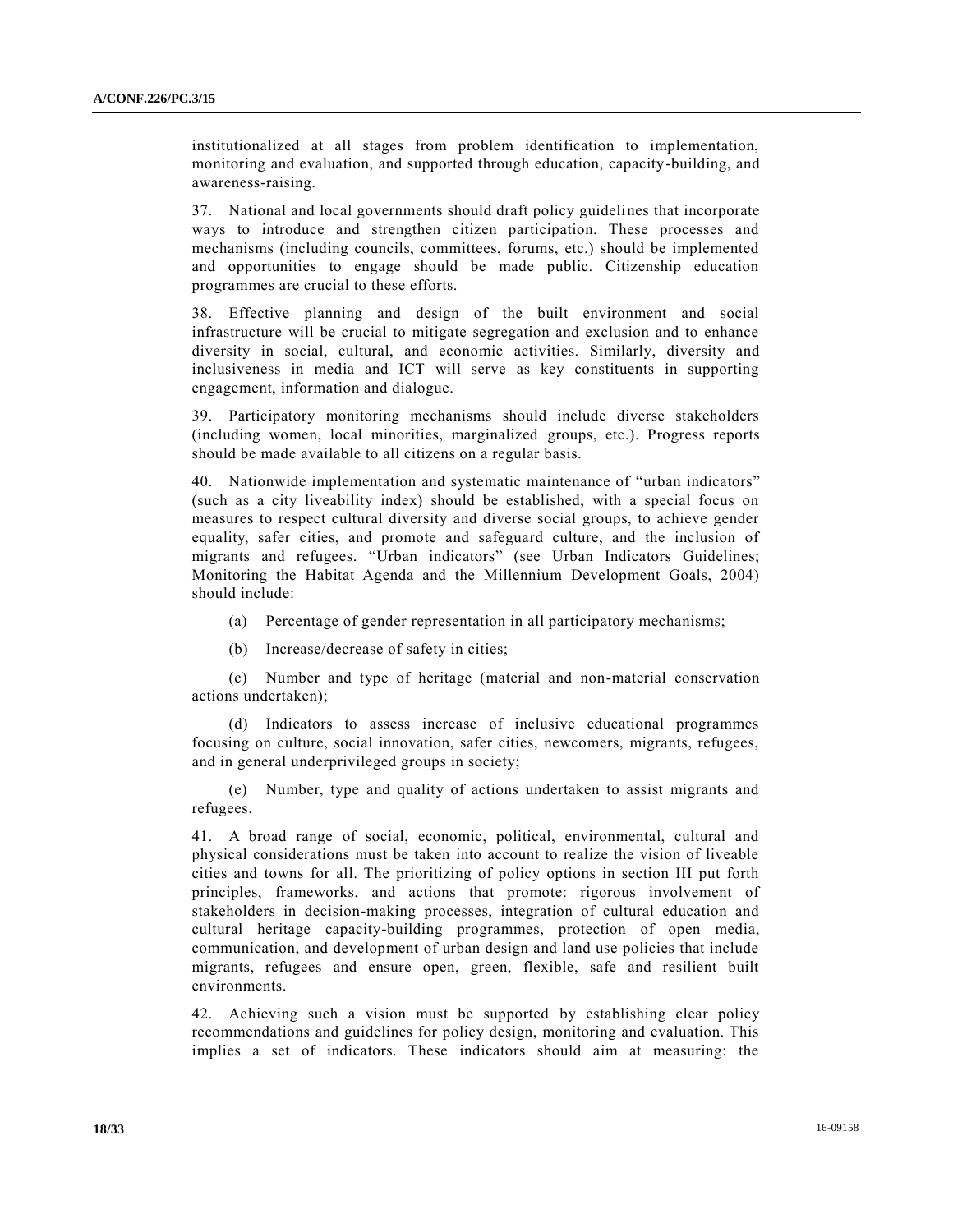management of programme and policy implementations; the identification of good practices and shared knowledge; and transparency, accountability and innovation.

43. In accordance with these priorities, the following proposed policy designs, indicators and monitoring mechanisms serve to strengthen: community participation; planning and policymaking; culture and cultural heritage policy design; media and technology; migration and disadvantaged groups; safety and counter-violence measures; policy design and financing and implementation. The table below provides guidelines for policy design and monitoring with suggested indicators (process and structural indicators).

| Category                     | Design                                                                                                                                                                                                                          | Indicators                                                                                                                                                                                                                                                                                                                                                                                                           | Monitoring                                                                                                                                                                                                                                                                                                                  |
|------------------------------|---------------------------------------------------------------------------------------------------------------------------------------------------------------------------------------------------------------------------------|----------------------------------------------------------------------------------------------------------------------------------------------------------------------------------------------------------------------------------------------------------------------------------------------------------------------------------------------------------------------------------------------------------------------|-----------------------------------------------------------------------------------------------------------------------------------------------------------------------------------------------------------------------------------------------------------------------------------------------------------------------------|
| Community<br>participation   | National, regional and local<br>authorities create policy<br>guidelines and metrics to<br>introduce, integrate and<br>strengthen community<br>participation in urban public<br>policy development, design<br>and implementation | - Number of community<br>participatory mechanisms and<br>decision-making bodies, such<br>as councils, committees,<br>commissions, boards and<br>coalitions developed and<br>supported by authorities<br>annually<br>-Number of women, low-<br>income community members,<br>populations with disabilities<br>and other vulnerable groups<br>represented in participatory<br>mechanisms and decision-<br>making bodies | - Quarterly reporting on<br>the indicators to measure<br>progress of participatory<br>mechanisms<br>- Annual reports on the<br>results yielded by<br>indicators to ensure<br>proper documentation<br>and transparency<br>- Update indicators<br>annually to ensure<br>relevance and<br>consistency with<br>community values |
|                              |                                                                                                                                                                                                                                 | - Number of public meetings,<br>charrettes and open houses<br>held during policy design and<br>implementation processes                                                                                                                                                                                                                                                                                              |                                                                                                                                                                                                                                                                                                                             |
|                              |                                                                                                                                                                                                                                 | -Number of community-driven<br>collaborative processes<br>supported by national,<br>regional and local authorities                                                                                                                                                                                                                                                                                                   |                                                                                                                                                                                                                                                                                                                             |
| Planning and<br>policymaking | Creation of urban and social<br>indicators based on a city<br>liveability index (inclusive of<br>gender equality and safety                                                                                                     | -Number of urban liveability<br>indices created, tailored to the<br>local context and adopted<br>locally by cities and towns                                                                                                                                                                                                                                                                                         | Quarterly reporting on<br>cities and towns that have<br>adopted a liveability index                                                                                                                                                                                                                                         |
|                              | in cities)                                                                                                                                                                                                                      | - Number of inclusive<br>educational programmes<br>focusing on culture, social<br>innovation, safer cities,<br>newcomers, migrants,<br>refugees and underprivileged<br>groups as a whole                                                                                                                                                                                                                             |                                                                                                                                                                                                                                                                                                                             |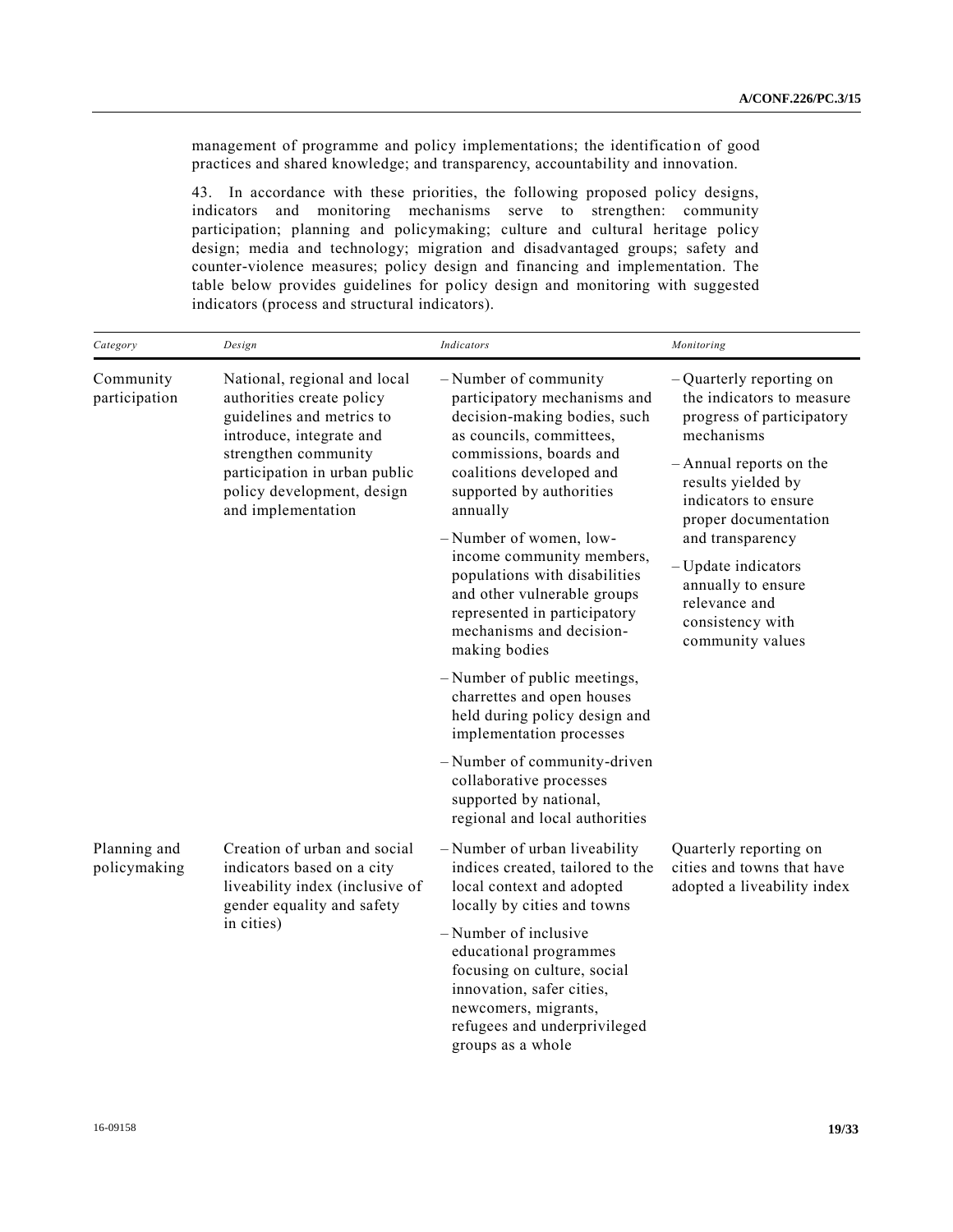| Category                                          | Design                                                                                                                                                                                                                                                                                                                                                                                                                                                                                                                                                                                                                                                                                                                                                                                                                                                                                                                            | <b>Indicators</b>                                                                                                                                                                                                                                                                                                                                                                                                                                                                                                                                                                                                                                                                                                                                                                                                                                                                                                                                                                                                  | Monitoring                                                                                                                                                                                                                                                                                                                                                                                                                                                                                                                                                            |
|---------------------------------------------------|-----------------------------------------------------------------------------------------------------------------------------------------------------------------------------------------------------------------------------------------------------------------------------------------------------------------------------------------------------------------------------------------------------------------------------------------------------------------------------------------------------------------------------------------------------------------------------------------------------------------------------------------------------------------------------------------------------------------------------------------------------------------------------------------------------------------------------------------------------------------------------------------------------------------------------------|--------------------------------------------------------------------------------------------------------------------------------------------------------------------------------------------------------------------------------------------------------------------------------------------------------------------------------------------------------------------------------------------------------------------------------------------------------------------------------------------------------------------------------------------------------------------------------------------------------------------------------------------------------------------------------------------------------------------------------------------------------------------------------------------------------------------------------------------------------------------------------------------------------------------------------------------------------------------------------------------------------------------|-----------------------------------------------------------------------------------------------------------------------------------------------------------------------------------------------------------------------------------------------------------------------------------------------------------------------------------------------------------------------------------------------------------------------------------------------------------------------------------------------------------------------------------------------------------------------|
|                                                   |                                                                                                                                                                                                                                                                                                                                                                                                                                                                                                                                                                                                                                                                                                                                                                                                                                                                                                                                   | - Number, type and quality of<br>actions undertaken to assist<br>migrant and refugee<br>integration in cities and towns                                                                                                                                                                                                                                                                                                                                                                                                                                                                                                                                                                                                                                                                                                                                                                                                                                                                                            |                                                                                                                                                                                                                                                                                                                                                                                                                                                                                                                                                                       |
|                                                   |                                                                                                                                                                                                                                                                                                                                                                                                                                                                                                                                                                                                                                                                                                                                                                                                                                                                                                                                   | -Number of social indicators,<br>such as health, education,<br>crime and physical<br>environment integrated into<br>urban policies                                                                                                                                                                                                                                                                                                                                                                                                                                                                                                                                                                                                                                                                                                                                                                                                                                                                                 |                                                                                                                                                                                                                                                                                                                                                                                                                                                                                                                                                                       |
| Culture and<br>cultural heritage<br>policy design | -Detailed, comprehensive<br>inventories and mappings of<br>cultural heritage to be<br>undertaken with the<br>participation of local<br>communities to identify<br>diverse, meaningful sites<br>beyond buildings and<br>protected landscapes<br>typically listed by national<br>and state agencies<br>-Detailed, comprehensive<br>inventories and mapping of<br>intangible heritage to be<br>undertaken with the<br>participation of local<br>communities to identify a<br>diversity of practices and<br>knowledge, and include<br>these in all development<br>plans for sustainable towns<br>and cities<br>- Increase citizen awareness<br>(particularly youth and<br>newcomers) and<br>appreciation of the cultural<br>heritage of their towns,<br>cities and regions<br>-Local knowledge, tangible<br>and intangible heritage, and<br>measures to promote<br>creativity are to be included<br>in all urban development<br>plans | -Number of cultural heritage<br>education and capacity-<br>building programmes<br>developed and implemented<br>- Regular participatory<br>inventories and mappings of<br>cultural heritage in cities and<br>towns<br>-Number of informal and<br>formal public spaces in cities<br>and towns<br>- Inventories of tangible and<br>intangible cultural heritage<br>published and widely<br>distributed<br>-Number of violations<br>concerning the destruction of<br>cultural heritage<br>- Number of inclusive<br>educational programmes<br>focusing on culture, social<br>innovation, safer cities,<br>newcomers, migrants,<br>refugees and underprivileged<br>groups as a whole<br>- Heritage and cultural impact<br>assessments, routinely carried<br>out for development proposals<br>- Access to all types of cultural<br>activities (such as museums,<br>theatre, festivals) is to be<br>improved by drastically<br>reducing the price of events<br>(certainly those subsidized by<br>public funding), so as to | - Annual land-use and<br>development report to<br>include the growth or<br>decline of cultural<br>heritage sites<br>- Inventories are to be<br>regularly updated and<br>their distribution<br>evaluated<br>- Monitor increase in<br>percentage of low/no<br>income groups that<br>participate in cultural<br>activities<br>- Monitor the impact of<br>tourism on cultural<br>heritage in order to<br>ensure its sustainability<br>by preventing the<br>destruction of the cultural<br>assets of towns and cities<br>through their excessive<br>use or commodification |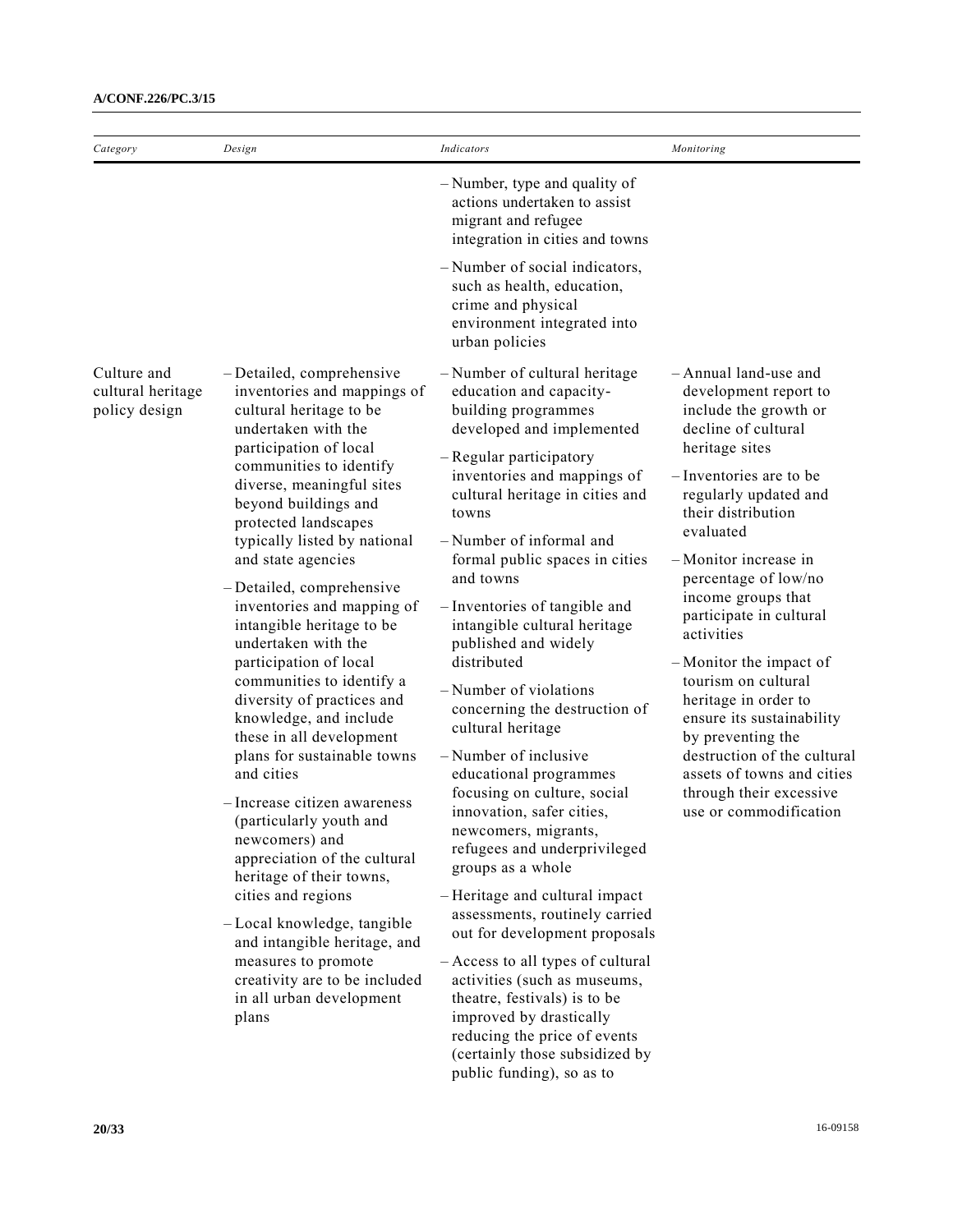| Category | Design                                                                                                                                                                                                                                                                                                                                                                 | <b>Indicators</b>                                                                                                                                | Monitoring |
|----------|------------------------------------------------------------------------------------------------------------------------------------------------------------------------------------------------------------------------------------------------------------------------------------------------------------------------------------------------------------------------|--------------------------------------------------------------------------------------------------------------------------------------------------|------------|
|          | -Enforce legislation and<br>define substantial punitive<br>measures to stop the wilful<br>destruction of cultural<br>heritage and places of<br>cultural value, including<br>landscapes, green areas,<br>regardless of whether they<br>are privately or publicly<br>managed                                                                                             | encourage participation<br>among low/no income groups<br>-Number of development<br>projects designed to enhance<br>the cultural life of the city |            |
|          | -Develop master/strategic<br>urban development plans,<br>which clearly indicate all<br>cultural assets, including<br>buildings, sites and<br>landscapes, and clarify<br>indigenous peoples' tenure<br>rights, claims to<br>traditionally common rights<br>of access, etc. and enforce<br>the protection, respect for<br>and preservation of such<br>cultural valuables |                                                                                                                                                  |            |
|          | - Evaluate accessible,<br>decentralized and well-<br>resourced cultural<br>infrastructures, including<br>museums and monuments,<br>but also art schools,<br>libraries, theatres and<br>occasional sociocultural<br>activities, such as festivals<br>at the city and<br>neighbourhood levels                                                                            |                                                                                                                                                  |            |
|          | -Establish training<br>programmes for public<br>school teachers and<br>community leaders to apply<br>the plans                                                                                                                                                                                                                                                         |                                                                                                                                                  |            |
|          | - Establish programmes for<br>post-disaster reconstruction<br>that capitalize on and<br>reinforce local practices                                                                                                                                                                                                                                                      |                                                                                                                                                  |            |
|          | - Stimulate public<br>educational institutions to<br>establish "arts and culture"                                                                                                                                                                                                                                                                                      |                                                                                                                                                  |            |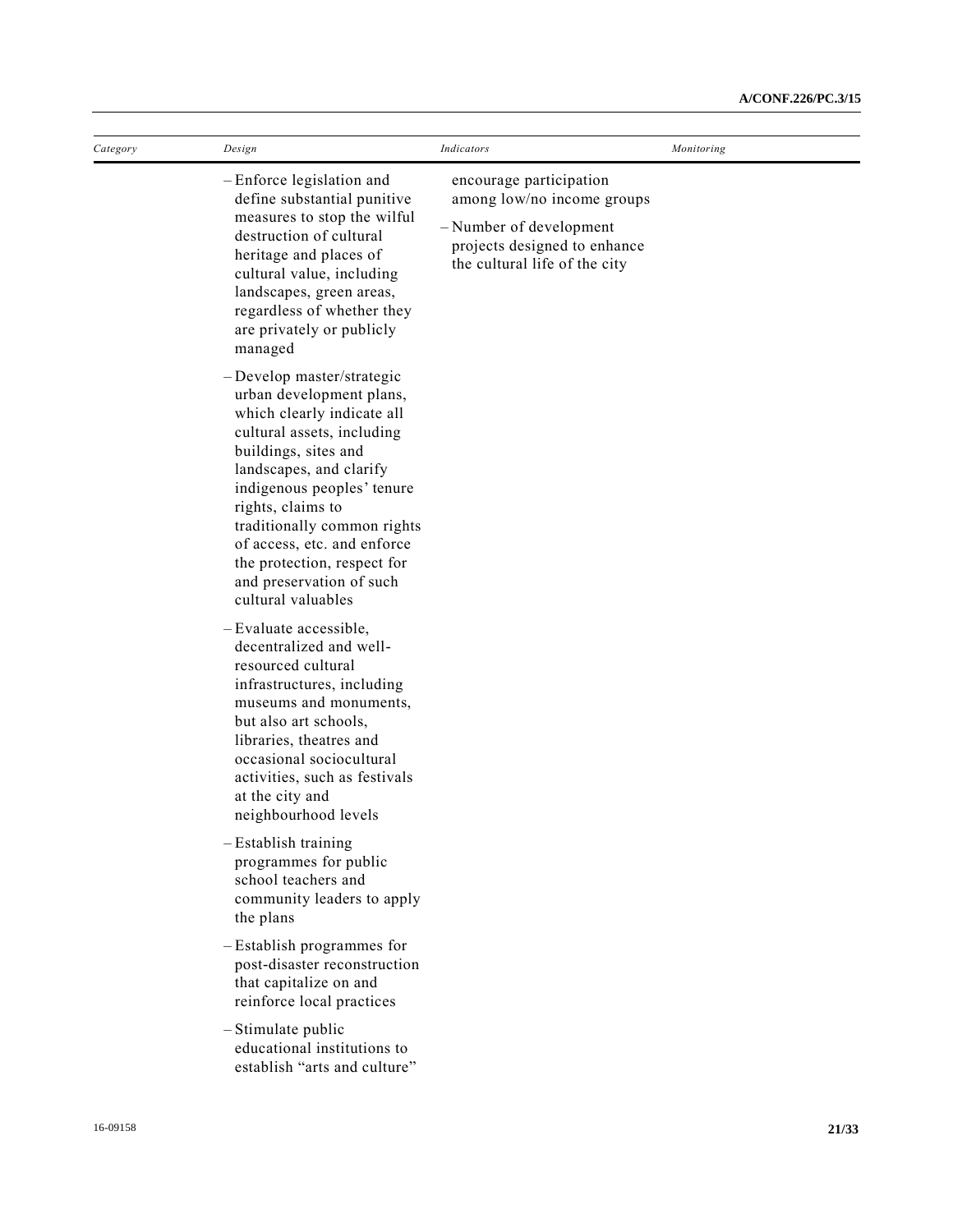| Category                | Design                                                                                                                                                                                                                                                                                                                                                                                                                                                                                                                                                                                                                                                                                                                                                                                                                                                                                                                                                                                                                 | <b>Indicators</b>                                                                                                                                                                                                                                                                                                                                                                                                                                                                                                                                                                                                                                                                                                                                                                                                                                                                                    | Monitoring                                                                                                                                                                                                                                                                                                                                                                                                                                                                                                                                                                                                                                                                                                                                                                                                                                                                                                                                                     |
|-------------------------|------------------------------------------------------------------------------------------------------------------------------------------------------------------------------------------------------------------------------------------------------------------------------------------------------------------------------------------------------------------------------------------------------------------------------------------------------------------------------------------------------------------------------------------------------------------------------------------------------------------------------------------------------------------------------------------------------------------------------------------------------------------------------------------------------------------------------------------------------------------------------------------------------------------------------------------------------------------------------------------------------------------------|------------------------------------------------------------------------------------------------------------------------------------------------------------------------------------------------------------------------------------------------------------------------------------------------------------------------------------------------------------------------------------------------------------------------------------------------------------------------------------------------------------------------------------------------------------------------------------------------------------------------------------------------------------------------------------------------------------------------------------------------------------------------------------------------------------------------------------------------------------------------------------------------------|----------------------------------------------------------------------------------------------------------------------------------------------------------------------------------------------------------------------------------------------------------------------------------------------------------------------------------------------------------------------------------------------------------------------------------------------------------------------------------------------------------------------------------------------------------------------------------------------------------------------------------------------------------------------------------------------------------------------------------------------------------------------------------------------------------------------------------------------------------------------------------------------------------------------------------------------------------------|
|                         | education programmes.<br>These programmes are<br>ideally negotiated between<br>the local communities<br>(people, local government<br>and civil society) and the<br>educational authorities<br>(local and national)                                                                                                                                                                                                                                                                                                                                                                                                                                                                                                                                                                                                                                                                                                                                                                                                     |                                                                                                                                                                                                                                                                                                                                                                                                                                                                                                                                                                                                                                                                                                                                                                                                                                                                                                      |                                                                                                                                                                                                                                                                                                                                                                                                                                                                                                                                                                                                                                                                                                                                                                                                                                                                                                                                                                |
| Media and<br>technology | - Support the promotion of<br>local media (TV stations,<br>community radio, local<br>press, Internet), which<br>create a real "local<br>meaning" for citizens<br>- Stimulate the openness and<br>independency of local<br>media so as to maintain a<br>diversity of sources of<br>information and opinions<br>- Establish control measures<br>to guarantee that such local<br>media reflect and analyse<br>urban processes in a<br>professional and relevant<br>manner<br>- Encouragement of diversity<br>by local governments<br>through private and public<br>broadcasters, while<br>ensuring that the voice of<br>small broadcasters reaches<br>all citizens<br>- These plans are to be<br>developed for short-term<br>decisions as well as for<br>long-term planning.<br>Moreover, such plans<br>include a long-term<br>programme for<br>contemporary art,<br>innovation and<br>experimentation, with<br>adequate spaces/antennas in<br>all urban districts and<br>neighbourhoods. In<br>addition, it will include | - Annually reported and<br>recorded access to and<br>increased use of social media,<br>particularly by<br>underprivileged groups<br>-Number and diversity of<br>active local community media<br>outlets<br>- Assess the accessibility of<br>social media, and innovative<br>technologies in libraries,<br>community centres, social<br>restaurants in particular<br>- Assess the increase of social<br>innovation activities,<br>particularly those accessible<br>to young people, small<br>enterprises, artists and<br>underprivileged groups<br>- Distribution of resilience and<br>preventive plans and<br>dissemination of information<br>on such plans through various<br>media<br>- Increase in the number of<br>training programmes and<br>learning processes, and<br>updating of information<br>-Number of schools,<br>households, etc. that have<br>been actively informed of<br>such plans | - Assess participation of<br>local media in<br>development of<br>benchmarks and<br>indicators of cultural<br>heritage and knowledge-<br>sharing policies on<br>annual basis<br>- Local governments have<br>published plans with<br>clear urban cultural<br>dimensions (detailing<br>support to arts, to<br>heritage and to various<br>cultural activities)<br>integrated in overall<br>development plans. The<br>plans will include how<br>local media are proactive<br>and employ new<br>technologies to embrace<br>and propel local cultures<br>into the public sphere of<br>a city and to reach and<br>engage with a wide<br>variety of citizens.<br>Regularly monitor the<br>increased use and access,<br>particularly by elderly<br>people, disadvantaged<br>groups, newcomers and<br>otherwise often<br>"forgotten" social groups<br>- Independent local media,<br>not controlled by<br>governments<br>- Monitor freedom of<br>expression and press, and |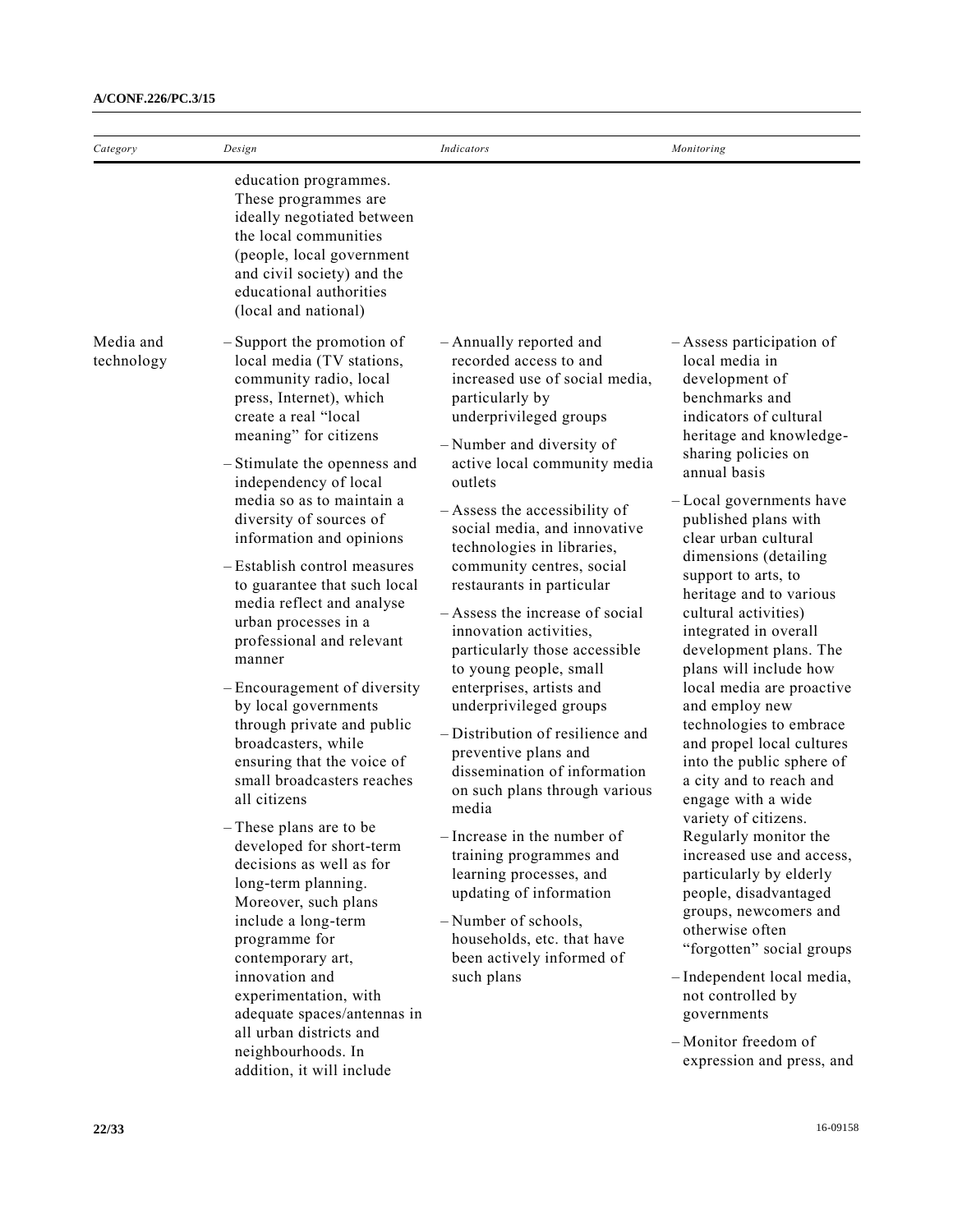| Category                                                                      | Design                                                                                                                                                                                                                                  | Indicators                                                                                                                                                                                                                                                                                                                                                                                                                                                                                                                                                                                                                                                                                                                                                                                                                                                                                                                                                     | Monitoring                                                                                                                                                                                                                                                                                                                                                                                                                                                                                                                                                                                                                                                                                                                                                                                                                                                                                   |
|-------------------------------------------------------------------------------|-----------------------------------------------------------------------------------------------------------------------------------------------------------------------------------------------------------------------------------------|----------------------------------------------------------------------------------------------------------------------------------------------------------------------------------------------------------------------------------------------------------------------------------------------------------------------------------------------------------------------------------------------------------------------------------------------------------------------------------------------------------------------------------------------------------------------------------------------------------------------------------------------------------------------------------------------------------------------------------------------------------------------------------------------------------------------------------------------------------------------------------------------------------------------------------------------------------------|----------------------------------------------------------------------------------------------------------------------------------------------------------------------------------------------------------------------------------------------------------------------------------------------------------------------------------------------------------------------------------------------------------------------------------------------------------------------------------------------------------------------------------------------------------------------------------------------------------------------------------------------------------------------------------------------------------------------------------------------------------------------------------------------------------------------------------------------------------------------------------------------|
|                                                                               | open source and Internet<br>provided by local<br>governments                                                                                                                                                                            |                                                                                                                                                                                                                                                                                                                                                                                                                                                                                                                                                                                                                                                                                                                                                                                                                                                                                                                                                                | access to public decision-<br>making information                                                                                                                                                                                                                                                                                                                                                                                                                                                                                                                                                                                                                                                                                                                                                                                                                                             |
|                                                                               | -Freedom of expression, of<br>press and access to<br>information of public<br>decisions are to be legally<br>enforced                                                                                                                   |                                                                                                                                                                                                                                                                                                                                                                                                                                                                                                                                                                                                                                                                                                                                                                                                                                                                                                                                                                | - Establish<br>ombudsman/mediating<br>service if violations or<br>monitoring do not yield<br>sufficient results                                                                                                                                                                                                                                                                                                                                                                                                                                                                                                                                                                                                                                                                                                                                                                              |
| Migrants,<br>refugees,<br>displaced<br>persons and<br>disadvantaged<br>groups | Preparation of legal<br>framework, institutional set-<br>up and guidelines by<br>countries and local<br>governments/municipalities<br>for improved assistance to<br>migrants, refugees/displaced<br>persons and disadvantaged<br>groups | -Number of legal<br>frameworks/institutional<br>frameworks and guidelines in<br>place and operational<br>-Publish budget and other<br>assistance for the hosting of<br>internally displaced<br>people/refugees that<br>municipalities receive<br>(financial support and<br>necessary facilities) from the<br><b>State</b><br>- Publish institutional set-up<br>and support programmes for<br>migrants and refugees<br>annually, and show the<br>percentage increase<br>- Publish percentage of migrant<br>and refugee unemployment<br>and compare it to the total<br>average in the town and city<br>- Assess number of<br>refugees/migrants living in<br>informal areas/structures<br>- Evaluate access to utility<br>provisions: drinking water,<br>sewer system, gas/heating,<br>electricity, etc. of the<br>migrant/refugee population<br>-Measure percentage of<br>refugees/migrants with access<br>to accessible education and<br>health-care facilities | - Assess and monitor<br>cultural policies and<br>programmes for their<br>inclusiveness, taking into<br>account the promotion of<br>gender equality<br>- Prioritize strategies to<br>place the issue of gender<br>equality at the centre of<br>cultural policies, with a<br>view to recognizing,<br>promoting and increasing<br>the visibility and status<br>of women's contributions<br>to cultural activities.<br>Monitor the number of<br>youth and disadvantaged<br>groups that take part in<br>cultural activities and<br>develop measures to<br>improve their<br>participation<br>- Refugees and migrants<br>enjoy the same rights of<br>employment and income<br>as the average<br>mainstream population<br>- Refugees and migrants<br>live in acceptable<br>conditions, not<br>separated/isolated from<br>the main population,<br>have sufficient utilities,<br>basic social services |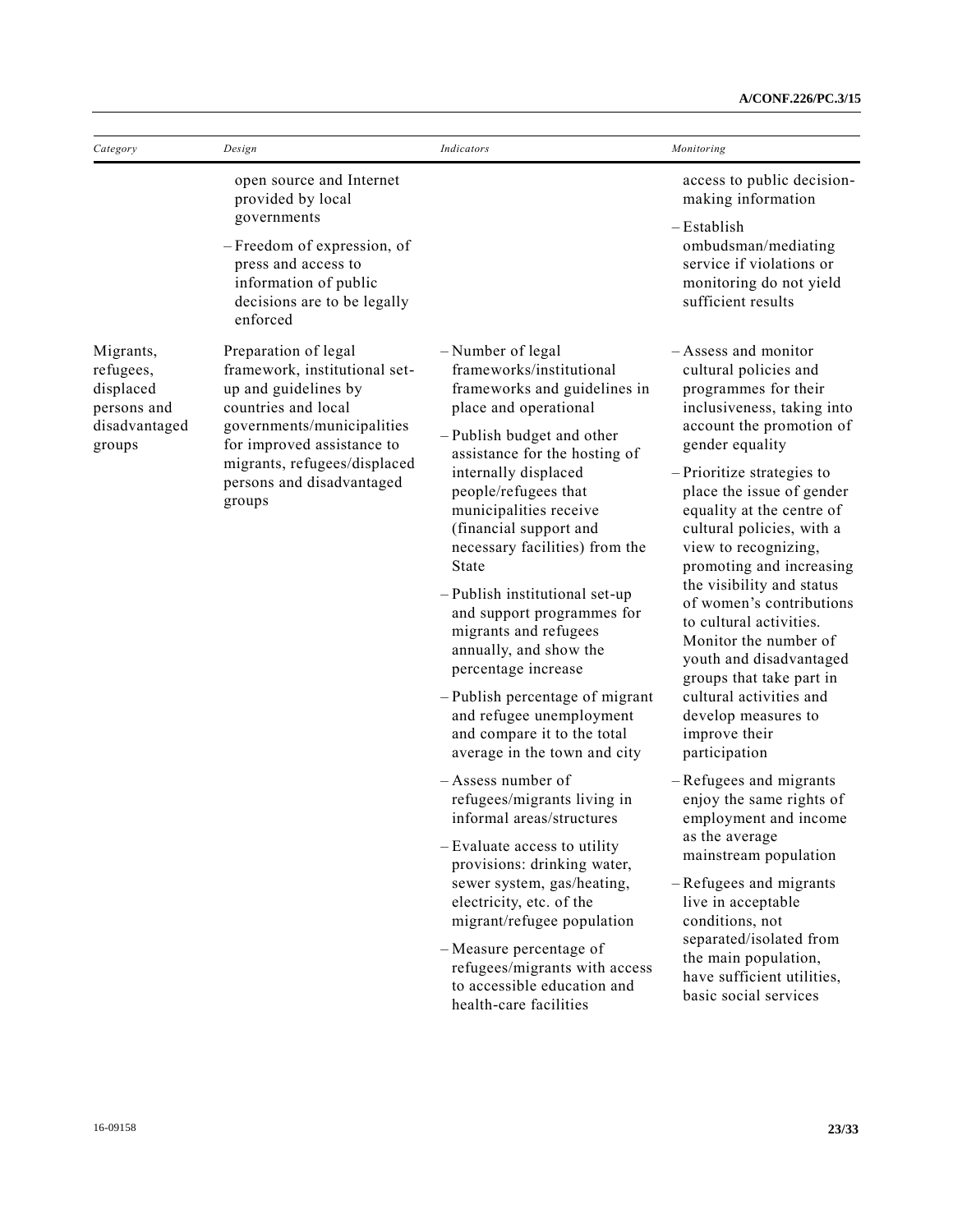| Safety and<br>violence<br>prevention                                              |                                                                                                                                                                                                                                                                                                                                                                                                                                                                                                                                                                                                                                                  |                                                                                                                                                                                                                                                                                                                                                                                                                                                                                                                                                                                  | - Update educational<br>programmes at all levels<br>to include issues on<br>migration, displacement,<br>refugees, etc. in<br>curricula, and increase<br>such issues particularly<br>for all civil servants,<br>academics, professionals<br>and practitioners likely to<br>have to deal with these                                                                          |
|-----------------------------------------------------------------------------------|--------------------------------------------------------------------------------------------------------------------------------------------------------------------------------------------------------------------------------------------------------------------------------------------------------------------------------------------------------------------------------------------------------------------------------------------------------------------------------------------------------------------------------------------------------------------------------------------------------------------------------------------------|----------------------------------------------------------------------------------------------------------------------------------------------------------------------------------------------------------------------------------------------------------------------------------------------------------------------------------------------------------------------------------------------------------------------------------------------------------------------------------------------------------------------------------------------------------------------------------|----------------------------------------------------------------------------------------------------------------------------------------------------------------------------------------------------------------------------------------------------------------------------------------------------------------------------------------------------------------------------|
|                                                                                   |                                                                                                                                                                                                                                                                                                                                                                                                                                                                                                                                                                                                                                                  |                                                                                                                                                                                                                                                                                                                                                                                                                                                                                                                                                                                  | groups                                                                                                                                                                                                                                                                                                                                                                     |
|                                                                                   | - Prepare resilience and<br>preventive plans to cope<br>with natural and man-made<br>disasters<br>-Establish programmes post-<br>disaster reconstruction<br>practices that capitalize on<br>and reinforce local practices<br>(traditional and newly<br>locally developed)<br>-Safer cities measures are<br>adopted and integrated in<br>all future urban planning<br>efforts. These include<br>resilience, disaster<br>prevention and mitigation,<br>safer public places, police<br>and community vigilance,<br>promoting reporting on<br>violence, particularly as<br>related to women, children<br>and in general to<br>underprivileged groups | - Distribution of resilience and<br>preventive plans and<br>dissemination of information<br>on such plans through various<br>media<br>-Number of training<br>programmes and learning<br>processes specifically on<br>resilience and disaster<br>prevention<br>- Type and places of crimes are<br>recorded and regularly<br>published<br>-Percentage of the police and<br>security force trained in<br>human rights showing year-<br>to-year improvements<br>- Human rights section included<br>in code of conducts of policy<br>and security forces<br>- Percentage reduction in | - Monitor application and<br>updating of all resilience<br>and disaster prevention<br>plans<br>- Monitor creation of<br>human rights chapters;<br>number of reported<br>torture and/or deaths and<br>number of training<br>courses implemented at<br>police and military<br>academies<br>- Make reporting of crimes<br>an easy and accessible<br>tool to monitor evolution |
|                                                                                   | - Establishment of accurate<br>database on various types of<br>crimes                                                                                                                                                                                                                                                                                                                                                                                                                                                                                                                                                                            | reports on violence and/or<br>deaths showing year-to-year<br>improvements                                                                                                                                                                                                                                                                                                                                                                                                                                                                                                        |                                                                                                                                                                                                                                                                                                                                                                            |
| Policy design,<br>financing and<br>implementation<br>transparent information, and | -Local governments to<br>include minimum 3 per cent<br>of budget to arts and<br>cultural activities, with<br>publicly clear and                                                                                                                                                                                                                                                                                                                                                                                                                                                                                                                  | - Publish public budget spent<br>on arts, creative activities, etc.<br>and the methods of<br>distribution<br>- Include efforts to annually<br>increase budget for social and                                                                                                                                                                                                                                                                                                                                                                                                     | - Monitor all public<br>tendering to include all<br>the above as stringent<br>assessment criteria<br>- Monitor efficiency of                                                                                                                                                                                                                                               |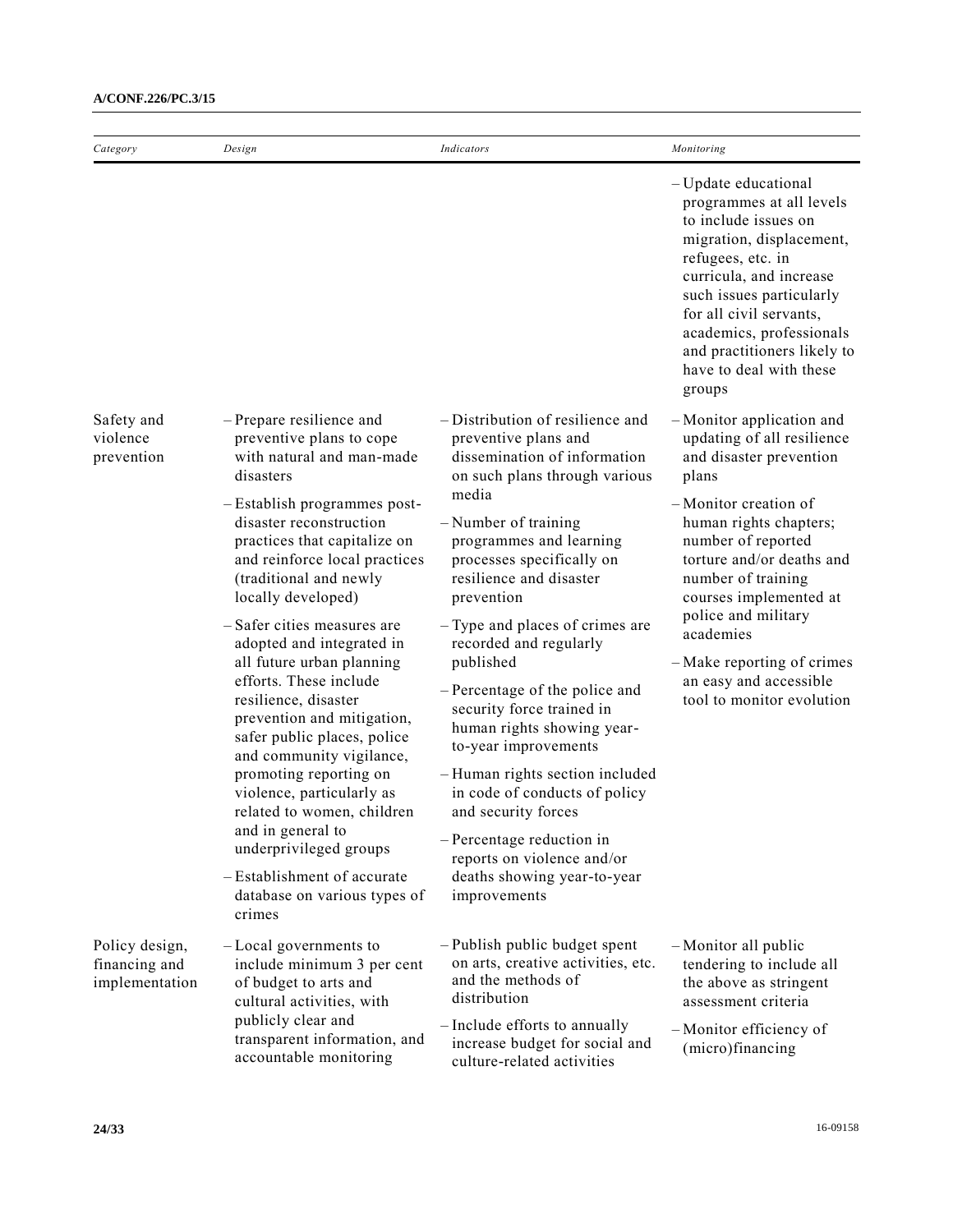| Category | Design                                                                                                                                                                                                                                                                                                                                                                                                                                                                                                                                                                                                                                                                                                                                                             | Indicators                                                                                                                                                                                                                                                                                                                                                                                                                                                                                                                                               | Monitoring                                                                                                                                                                                                                                                                                                                                                                |
|----------|--------------------------------------------------------------------------------------------------------------------------------------------------------------------------------------------------------------------------------------------------------------------------------------------------------------------------------------------------------------------------------------------------------------------------------------------------------------------------------------------------------------------------------------------------------------------------------------------------------------------------------------------------------------------------------------------------------------------------------------------------------------------|----------------------------------------------------------------------------------------------------------------------------------------------------------------------------------------------------------------------------------------------------------------------------------------------------------------------------------------------------------------------------------------------------------------------------------------------------------------------------------------------------------------------------------------------------------|---------------------------------------------------------------------------------------------------------------------------------------------------------------------------------------------------------------------------------------------------------------------------------------------------------------------------------------------------------------------------|
|          | undertaken by non-political<br>and independent<br>assessments within local<br>civil society                                                                                                                                                                                                                                                                                                                                                                                                                                                                                                                                                                                                                                                                        | - Publish private contribution<br>and sponsoring on arts and<br>creative activities, and their<br>yearly increase                                                                                                                                                                                                                                                                                                                                                                                                                                        | - Control all public<br>spending so as to<br>guarantee the effective<br>increase and outreach of                                                                                                                                                                                                                                                                          |
|          | - Inclusion of stringent<br>measures to respect and<br>protect cultural heritage by<br>all public tendering and<br>disbursement of public<br>funds<br>- Land speculation by public<br>authorities and private<br>developers is discouraged<br>so as to control prices of<br>land and rent, with a view<br>to increasing accessibility to<br>basic infrastructure and<br>services for underprivileged<br>people in urban areas<br>-Highly encourage corporate<br>social responsibility and<br>promote various types of<br>social innovation,<br>particularly focusing on<br>initiatives by starters, by<br>not-exclusively-for-profit<br>enterprises, by newcomers,<br>and by more sustainable<br>resource-conserving modes<br>of production/distribution/<br>reuse | social and cultural<br>- Take stock of and widely<br>publish the variety of new<br>socioeconomic initiatives<br>(month-by-month inventory)<br>- Rent and sales are regularly<br>checked for whether they<br>match with inflation, and<br>outreach to<br>excessive increases are<br>indicated and questioned/<br>investigated<br>-Land prices, prices of<br>property sales and rent are<br>regularly published<br>budget spent on<br>- Publish budgets specifically<br>allocated to host refugees and<br>internally displaced people<br>services provided | activities, both formal<br>and informal. Such<br>effectiveness is not to be<br>based primarily on<br>economic efficiency but<br>rather on creativity,<br>multiplication effect and<br>disadvantaged groups<br>- Monitor the number of<br>refugees and internally<br>displaced people, and the<br>welcoming the groups<br>and monitor changes<br>- In numbers and in basic |
|          | - Provide financial support to<br>towns and cities that<br>welcome refugees and<br>internally displaced people<br>with additional basic<br>services                                                                                                                                                                                                                                                                                                                                                                                                                                                                                                                                                                                                                |                                                                                                                                                                                                                                                                                                                                                                                                                                                                                                                                                          |                                                                                                                                                                                                                                                                                                                                                                           |
|          | -Solicit sponsorship and<br>assistance from the private<br>business community to<br>support programmes for<br>refugees and internally<br>displaced people                                                                                                                                                                                                                                                                                                                                                                                                                                                                                                                                                                                                          |                                                                                                                                                                                                                                                                                                                                                                                                                                                                                                                                                          |                                                                                                                                                                                                                                                                                                                                                                           |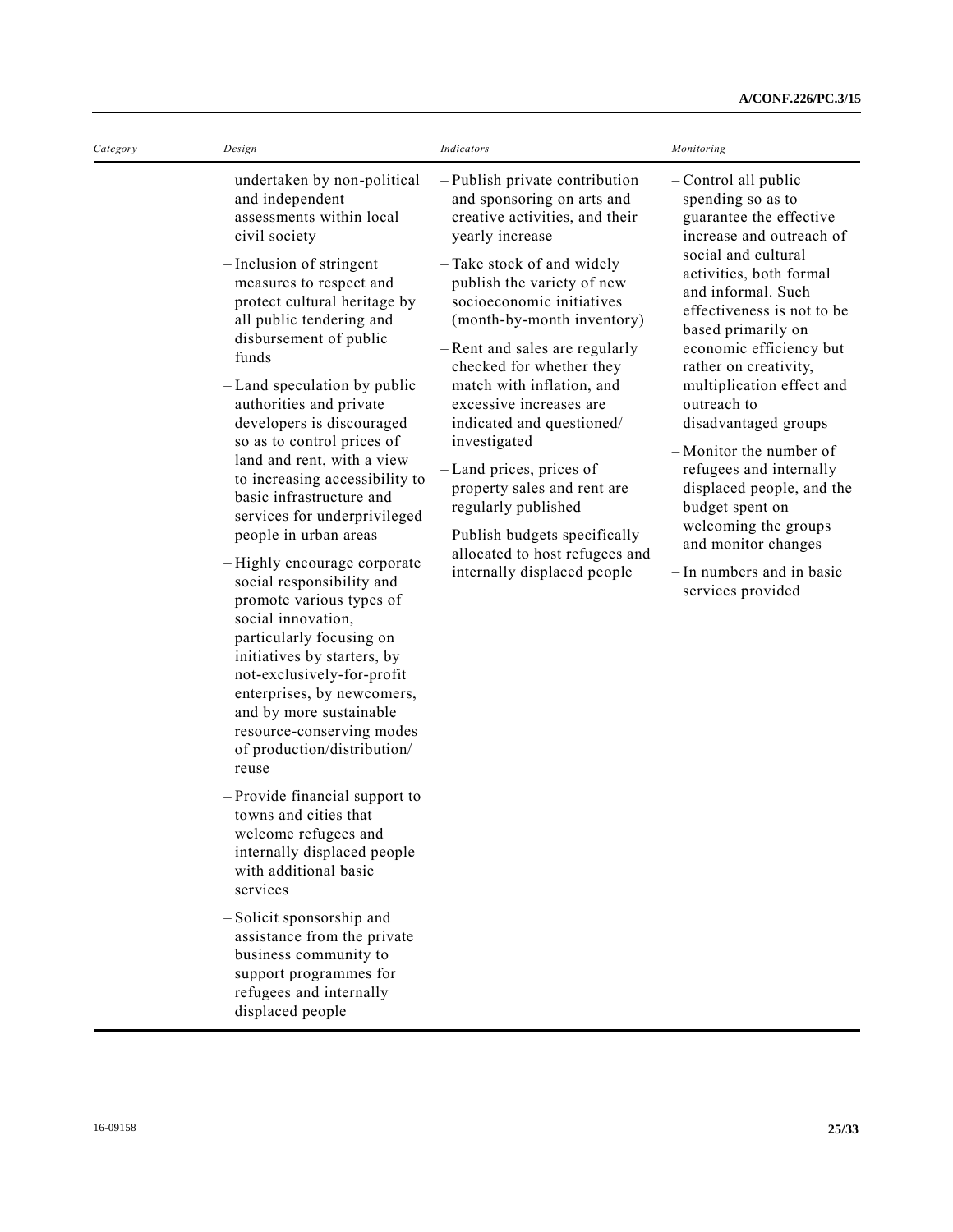### **VI. Conclusions**

44. The New Urban Agenda is an opportunity to shape socially, culturally, economically and politically inclusive cities. Moving forward from past views of cities as problems, cities should be considered as dynamic spatial configurations that provide opportunities for everyone to engage in shaping them and in achieving their aspirations. We emphasize the need to recognize both tangible and intangible heritage as part of the "layering" of cities and urban forms, meanings, and identities. At the same time, contemporary, creative and forward-looking, innovative approaches are necessary to better integrate culture with sustainable development. The New Urban Agenda presents an opportunity to consistently and systematically develop planning, design, and policymaking processes that will lead to inclusive, people-centred and culturally sensitive urban development paradigms.

45. Therefore, the planning and design of cities and their urban policies must:

(a) Promote people-centred cities:

(i) Empower and enable different social groups to overcome systemic and institutional inequalities and vulnerabilities to render all citizens active agents and participants of urban life;

(ii) Catalyse culture-based activities and cultural diversity to boost social interaction and community engagement in place making;

(iii) Humanize cities through culture to enhance their liveability and empower people to connect with their communities and shape their urban environments;

(iv) Foster cultural liveliness, which makes cities and urban spaces meaningful to people, enhancing social interaction and liveability. In turn, cities that are rich in social infrastructure and public spaces nourish cultural production and consumption;

(b) Target poverty alleviation:

(i) Safeguard and nurture culture-based livelihoods both traditional and contemporary;

(ii) Help alleviate poverty and managing economic transitions by enhancing the cultural assets and human potential of cities;

(iii) Support the diversity of formal and informal economic activities, social interactions, cultural forms and practices, governance mechanisms, spatial arrangements, housing solutions, and infrastructural services;

(c) Foster safe and inclusive cities:

(i) Ensure safe and secure environment in cities so that everyone, including women, marginalized, vulnerable, and displaced people, can live, work, and participate in the urban life of cities without fear of violence and intimidation;

(ii) Build on the diversity of culture and heritage to foster peace and intercultural dialogue, and counter urban violence;

(d) Develop sustainable built environments: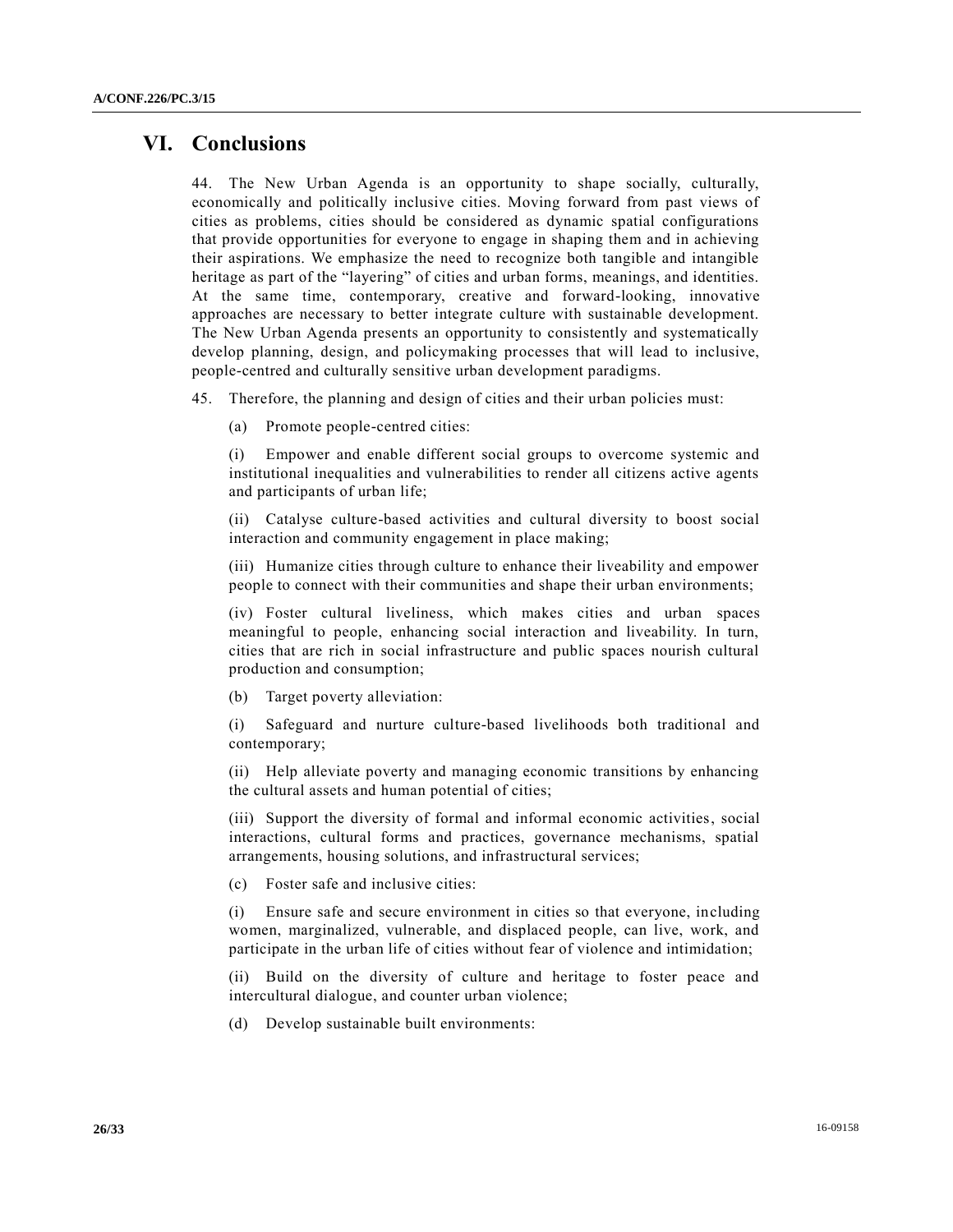(i) Nurture and promote cultural diversity and creativity in identity, expressions, built environment, urban development, regeneration, and adaptive reuse;

(ii) Ensure access to basic infrastructure and affordable housing for all urban dwellers, including the poor, women, youth, elderly, the disabled, marginalized and vulnerable communities such as migrants, in order to enable cultural diversity so people can be active cultural producers and consumers;

(iii) Help create mixed-use inclusive public spaces, both formally designated and designed as well as those that become informal public spaces that provide necessary opportunities for social integration and culture-based activities. A variety of public places are necessary in cities to enhance liveability and to leverage culture and creativity to foster social cohesion and participation in urban decision-making;

(e) Encourage inclusive policies and urban governance:

(i) Ensure that statutory and legal provisions are introduced and implemented on a human rights-based approach to enable socially inclusive and culturally vibrant cities;

(ii) Strengthen commitment to relevant United Nations resolutions;

(iii) Improve urban governance by enabling and strengthening participation and engagement of all groups of residents in decision-making processes, from identifying challenges and potentials to evaluating and monitoring interventions;

(iv) Promote investment in social and cultural infrastructure at various scales that promote social interactions and safeguards tangible and intangible cultural heritage and creative practices.

46. In line with the 2030 Agenda for Sustainable Development, and in particular Goal 11 on sustainable cities and target 11.4, the New Urban Agenda should integrate the aforementioned policy recommendations to harness the power of sociocultural frameworks for inclusive, safe, resilient and sustainable cities.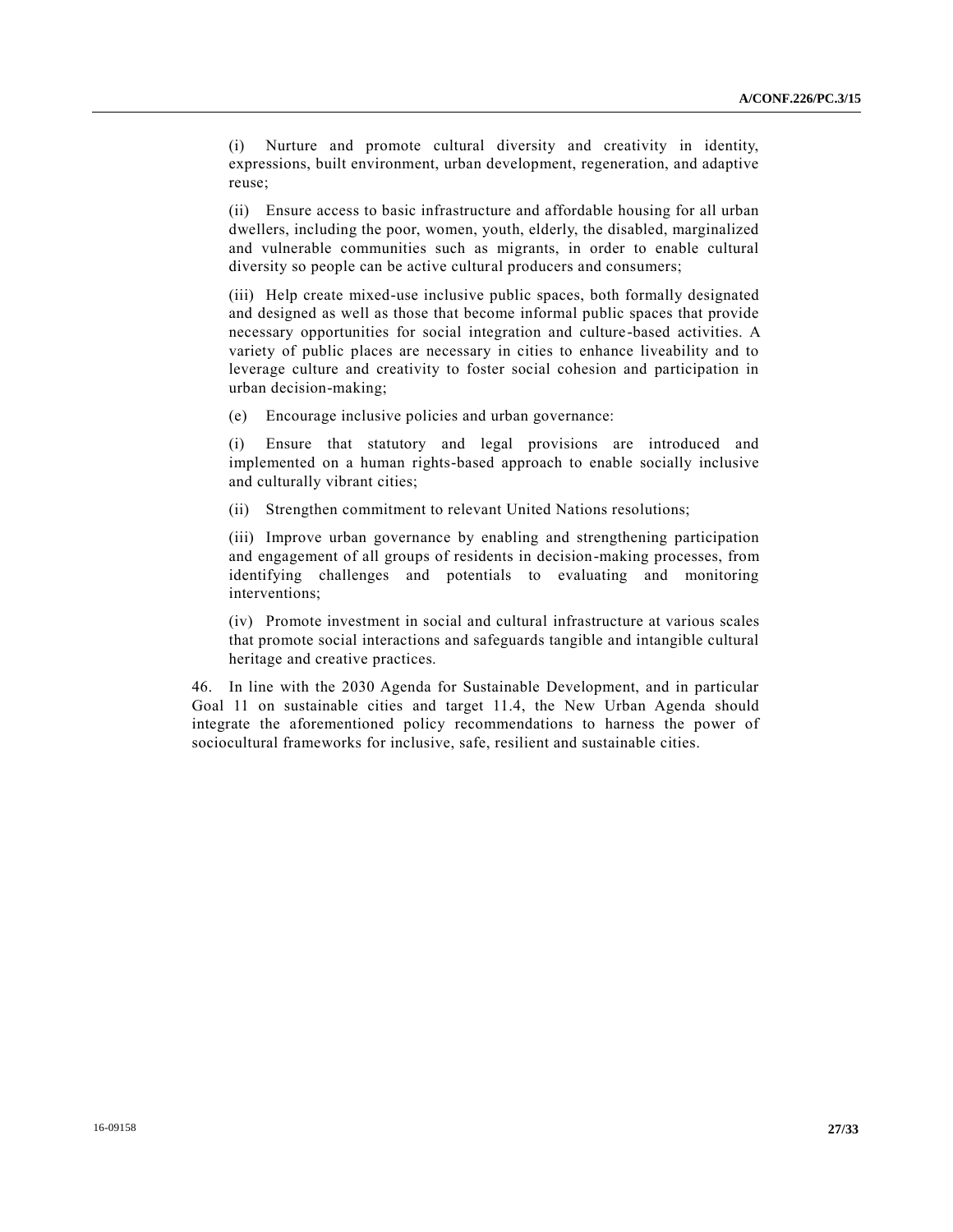### **References**

Adamo, S. B. (2010). Environmental migration and cities in the context of global environmental change. *Current Opinion in Environmental Sustainability*, 2(3), 161-165.

Ampudia, L. (2013) "Empleo y estructura económica en el contexto de la crisis económica en Ciudad Juárez: las amenazas de la pobreza y la violencia" en La Realidad Social y las violencias. Ciudad Juárez. Coord. Laurencio Barraza — Hugo Almada Edit. CONAVIM, UACJ, INSIDE SOCIAL, EDO CHIH. México enero 2013 ISBN 978-607-8840-11-5 de la pág. 93 a la 138.

Ampudia, L. and Camberos M. (2016) Mercado laboral: Ocupación, salarios e informalidad (coords.) Primera edición, 2016 Universidad Autónoma de Ciudad Juárez, colaboraciones de la Universidad Autónoma de Coahuila, Centro de Investigaciones de la Alimentación y el Desarrollo, Sam University, Universidad Autónoma Metropolitana. México.

Betts, A., Bloom L., Kaplan J., and Omata N. (2014) *Refugee Economies: Rethinking Popular Assumptions*, Oxford: University of Oxford Humanitarian Innovation Project.

Beyani, C. (2014) Report of the Special Rapporteur on the human rights of internally displaced persons. New York, United Nations General Assembly [A/69/295.](http://undocs.org/A/69/295)

Black, R., Adger, W. N., Arnell, N. W., Dercon, S., Geddes, A. and Thomas, D. (2011). The effect of environmental change on human migration, *Global Environmental Change*, 21, S3-S11.

Callon, M., 1999. "The Role of Lay People in the Production and Dissemination of Scientific Knowledge", *Science, Technology and Society* 4(1), 81-94.

Collins, T. W., Grineski, S. E. and Aguilar, M.L.R. (2009) "Vulnerability to environmental hazards in the Ciudad Juarez (México) — El Paso (USA) metropolis: A model for spatial risk assessment in transnational context" *Applied Geography* vol. 29(3): 448-461.

Crawford, N., Cosgrave, J., Haysom, S. and Walicki, N. (2015), *Protracted displacement: uncertain paths to self-reliance in exile*, London: Overseas Development Institute.

Dessein, J., K. Soini, G. Fairclough and L. G. Horlings (eds.). (2015, May). *Culture in, for and as Sustainable Development: Conclusions from the COST Action IS1007 Investigating Cultural Sustainability.* Finland: University of Jvaskyla.

Dias, S. (2015) Hybrid Economies, Hybrid Cities — Key to the Future of Places. In: Future of Places Conference, Stockholm, 2015.

Duneier, M. and Carter, O. (1999), Sidewalk. New York: Farrar, Straus and Giroux.

Duxbury, N. (2014). Culture and sustainability: How new ways of collaboration allow us to re-think our cities [English]/Cultura y sostenibilidad: Cómo las nuevas formas de colaboración permiten replantearnos nuestras ciudades [Spanish]. *Observatorio Cultural (Cultural Observatory)*, National Council for Culture and the Arts of Chile. http://www.cultura.gob.cl/observatorio19/.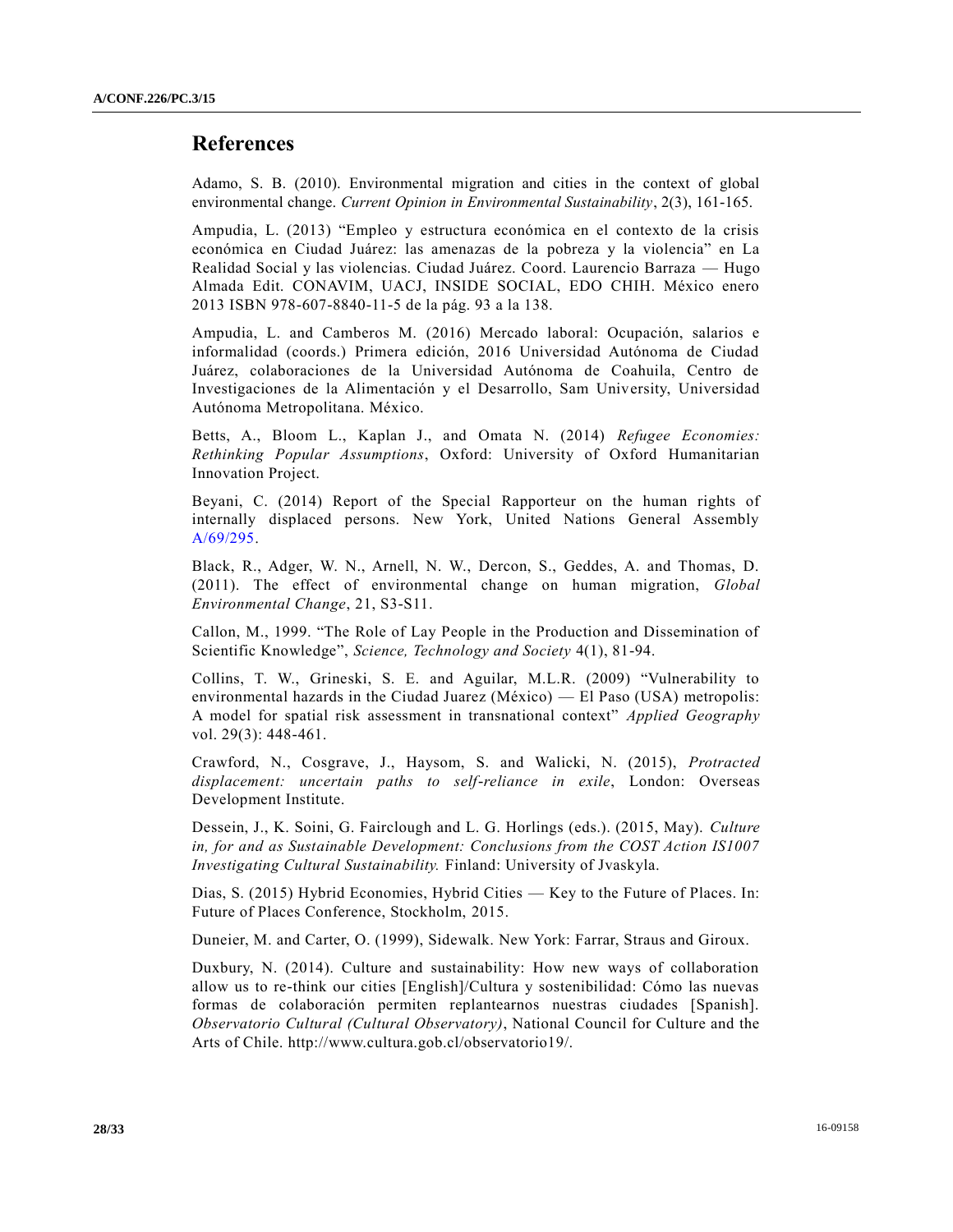Duxbury, N. (ed.) (2013). *Animation of Public Space through the Arts: Toward More Sustainable Communities*. Coimbra: Almedina.

Duxbury, N., and Jeannotte, M. S. (2015). Making it real: Measures of culture in local sustainability planning and implementation. In M. Badham, L. MacDowall, E. Blomkamp and K. Dunphy (eds.), *Making Culture Count: The Politics of Cultural Measurement* (pp. 145-161). Hampshire, UK: Palgrave Macmillan.

Duxbury, N., and Jeannotte, M. S. (2012). Including culture in sustainability: An assessment of Canada's integrated community sustainability plans. *International Journal of Urban Sustainable Development*, 4(1), 1-19.

Duxbury, N., Cullen, C. and Pascual, J. (2012). Cities, culture and sustainable development. In H. K. Anheier, Y. R. Isar and M. Hoelscher (eds*.), Cultural Policy and Governance in a New Metropolitan Age* (pp. 73-86). The Cultures and Globalization Series, Vol. 5. London: Sage.

Duxbury, N., Hosagrahar, J., and Pascual, P. (2016), "Why must culture be at the heart of sustainable urban development?", Barcelona, Agenda 21 for culture, United Cities and Local Governments.

Falser, M. and Juneja, M., (2013) *Kulturerbe und Denkmalplege Transkulturell. Grenzgänge zwischen Theorie und Praxis*, 2013, Transcript Verlag, Bielefeld.

Fung, A. and Wright, E.O. (2001). Deepening Democracy: Innovations in Empowered Participatory Governance. In: *Politics and Society*, vol. 29, No. 1, March 2001, 5-41.

Girard, L. F. (2011). Creativity and the human sustainable city: Principles and approaches for nurturing city resilience. In L. F. Girard, T. Baycan, and P. Nijkamp (eds.), *Sustainable City and Creativity: Promoting Creative Urban Initiatives* (pp. 55-96). London: Ashgate.

Gosse, M. (2011) *Le Tiers-Livre de l'Architecture*, éditions UNIBOOK, Bruxelles.

Harvey, David (2005) El "nuevo" imperialismo: Acumulación por desposesión, Socialist register 2004 (enero 2005). Buenos Aires: CLACSO.

Hawkes, J. (2001). *The Fourth Pillar of Sustainability: Culture's Essential Role in Public Planning*. Melbourne: Common Ground.

Hawkes, J. (2013). Shaping policies: Culture-sensitive and context-based policies in sustainable development. Address at the Hangzhou International Congress, "Culture: Key to Sustainable Development", 15-17 May 2013, Hangzhou, China.

Hooper, A. (ed.). (2005). *Culture and Sustainable Development in the Pacific*. Canberra: ANU ePress and Asia Pacific Press.

Hosagrahar, J. (2012). Culture: A Driver and an Enabler of Sustainable Development. Thematic Think Piece for UNESCO. United Nations System Task Team on the Post-2015 United Nations Development Agenda.

Hosagrahar, J. (2012a). *Integrating Culture and Development: Framing UNESCO's Engagement with Culture and Development*. Paris: UNESCO.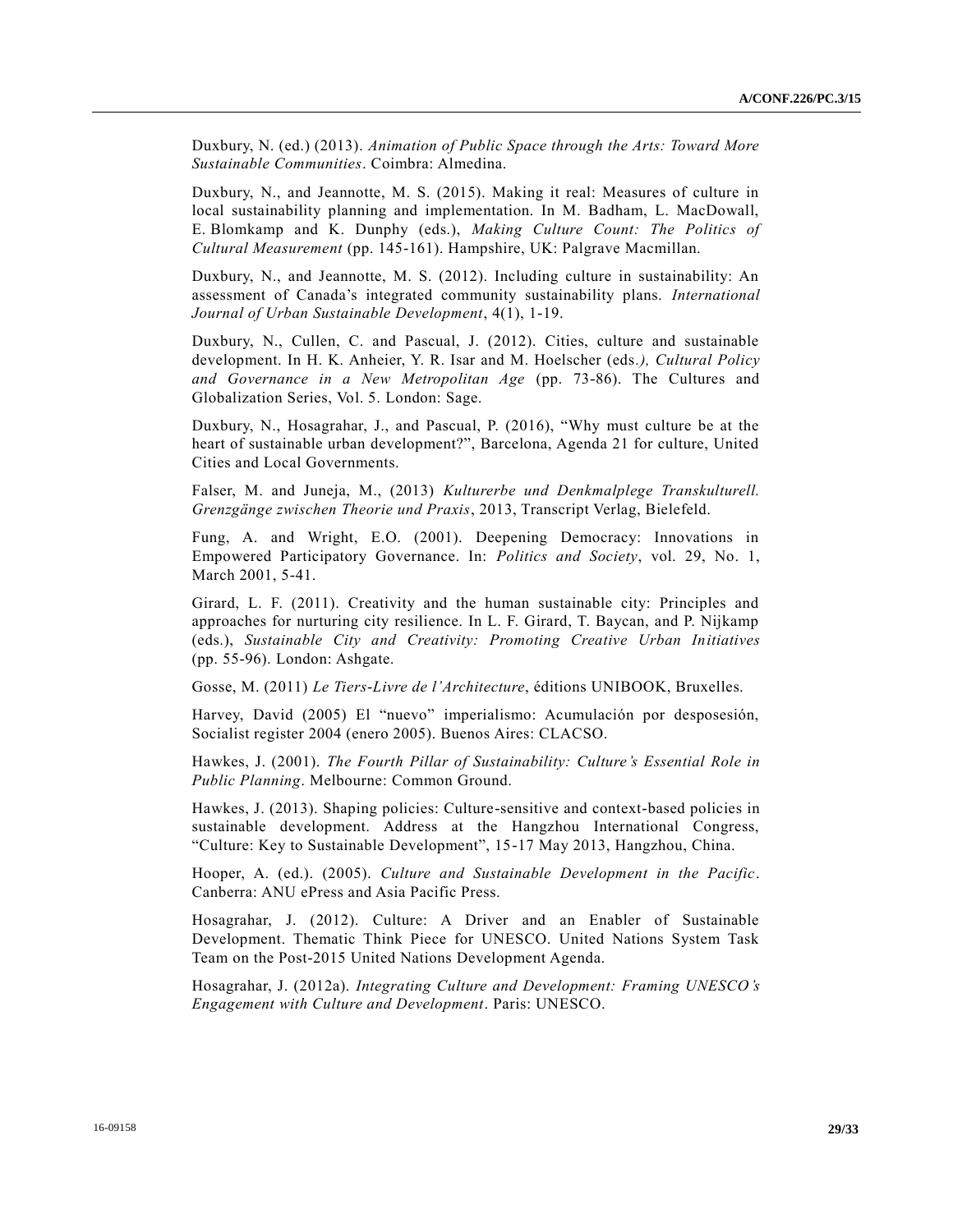Hosagrahar, J. (2013). "Culture's contribution to achieving sustainable cities". Background Note 3A-C for Culture: Key to Sustainable Development, Hangzhou International Congress, Hangzhou, China. http://www.unesco.org/new/fileadmin/ MULTIMEDIA/HQ/CLT/images/SustainableCitiesFinalENG.pdf.

Hosagrahar, J. (2014). Recommendation on historic urban landscapes: Relevance in India. Context: Built, Living, Natural, 10(2), Winter/Spring, pp. 19 -26. 10th Anniversary Issue on World Heritage.

Hosagrahar, J. (2016, forthcoming). A history of heritage conservation in city planning. In C. Hein (ed.), *Planning History Handbook*. New York, London: Routledge.

Hosagrahar, J. with Hayashi, N. (2013). "Cultural approaches to addressing poverty." Background Note 2A for *Culture: Key to Sustainable Development*, Hangzhou International Congress, Hangzhou, China. http://www.unesco.org/new/ fileadmin/MULTIMEDIA/HQ/CLT/images/CulturePovertyWellbeingENG.pdf.

Hosagrahar, J., Fusco Girard, L., Soule, J., and Potts, A. (2016). Cultural Heritage, the United Nations Sustainable Development Goals, and the New Urban Agenda: ICOMOS Concept Note on Cultural Heritage and Sustainable Development. Paris: ICOMOS.

Hristova, S., M. Dragićević Šešić, and N. Duxbury (eds.). (2015). *Culture and Sustainability in European Cities: Imagining Europolis*. London: Routledge.

International Federation of Arts Councils and Cultural Agencies (IFACCA), United Cites and Local Governments (UCLG), Committee on Culture, International Federation of Coalitions for Cultural Diversity, and Cultural Action Europe. (2013). Culture as a Goal in the Post-2015 Development Agenda. http://media.ifacca.org/ files/cultureasgoalweb.pdf.

IOM (2015) *World Migration Report: New Partnerships to Manage Mobility*. Switzerland: International Organization for Migration.

IOM, ESCAP, ILO, UNAIDS, UNDP, UNFPA, UNICEF, UNIFEM (2008) *Situational report on the international migration in East and South-East Asia*. Bangkok, Regional Thematic Working Group on Migration including Human Trafficking.

Jacobsen, K. (2006). Refugees and asylum seekers in urban areas: a livelihoods perspective. *Journal of Refugee Studies*, 19(3), 273-286.

Kirchberg, V., and S. Kagan (eds.) (2013). *City, Culture and Society*, 4(3). Special issue on "The Sustainable City and the Arts."

Leonie Sandercock (2003). Cosmopolis II: *Mongrel Cities in the 21st Century*. London: Continuum.

Lerner, J. (2014), *Urban Acupuncture*, 2014, Washington DC: Island Press.

Llera, Francisco (2015) "Ciudad e interacción urbana" Bases teórico — prácticas para los estudios urbanos, Cd. Juárez, Chihuahua, México.

Massey, D. S., Arango, J., Hugo, G., Kouaouci, A., Pellegrino, A. and Taylor, J. E. (1993). Theories of international migration: A review and appraisal. *Population and development review*, 431-466.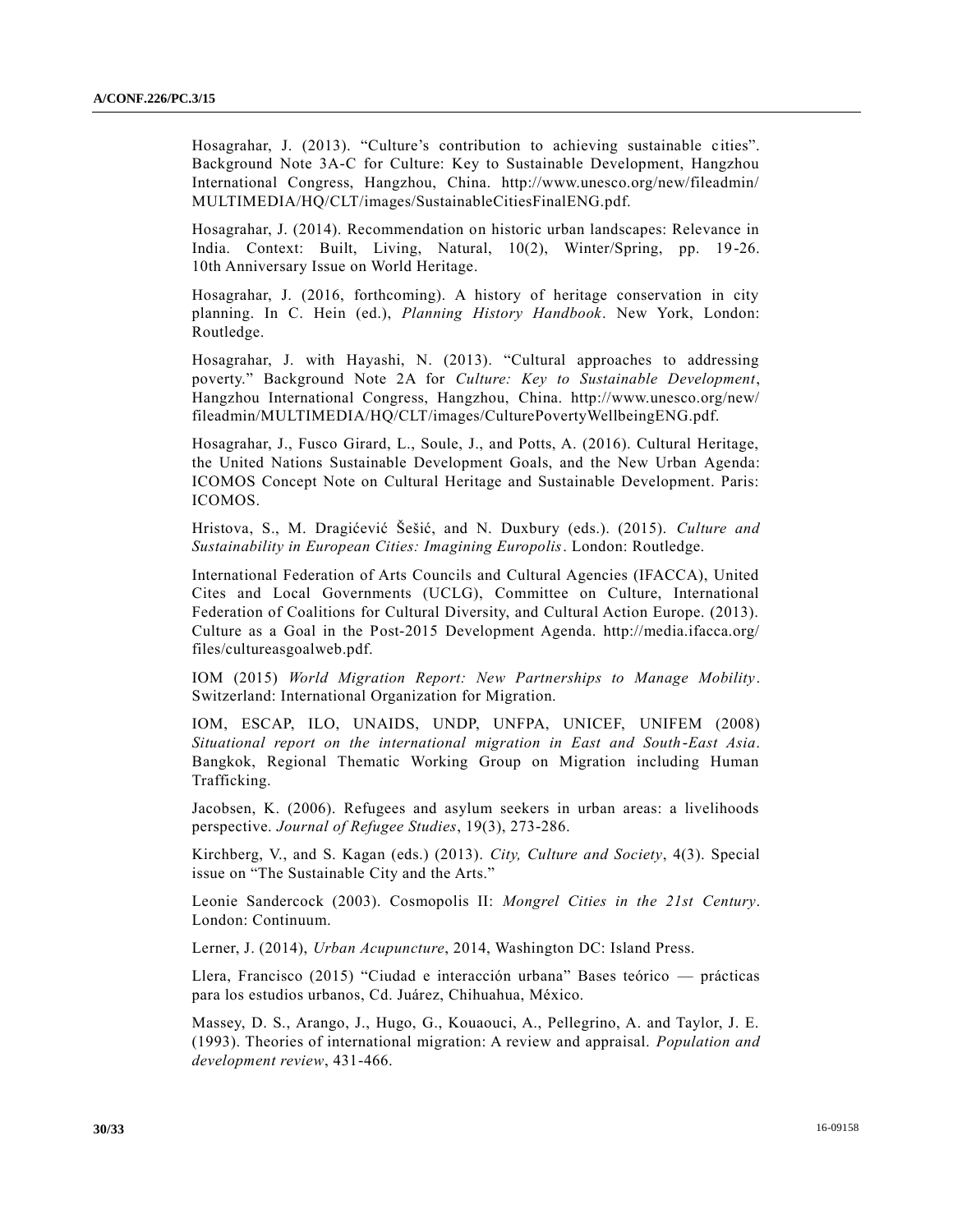McDowell, C. and De Haan, A. (1997). Migration and sustainable livelihoods: A critical review of the literature. IDS (Institute of Development Studies) Working Paper 65.

Meyer-Bisch, P. (2013). Cultural rights within the development grammar. Agenda 21 for Culture. Barcelona: United Cities and Local Governments (UCLG).

Moulaert, Frank, et al. (eds.) (2013), *The International Handbook on Social Innovation*. Cheltenham UK and Northampton USA: Edward Elgar Publishing.

Muggah, R. (2012), *Researching the Urban Dilemma: Urbanization, Poverty and Violence*, Ottawa: International Development Research Centre (IDRC).

Nadarajah, M., and A. T. Yamamoto. (eds.) (2007). *Urban Crisis: Culture and the Sustainability of Cities*. Tokyo: United Nations University Press.

OECD (2014) *Is migration good for the economy?* Migration Policy Debates No. 2. Paris: OECD.

Ostendorf, Y. (2015, August). "Creative Responses to Sustainability: Cultural Initiatives Engaging with Social and Environmental Issues", Singapore Guide. Singapore: Asia-Europe Foundation.

Padilla, Héctor; Olivas César; Alvarado Leobardo (2014). "Ciudad Juárez y la necesidad de política, de la ciudad real a la ciudad ideal" Universidad Autónoma de Ciudad Juárez, Primera edición, Ciudad Juárez, Chihuahua, México, http://www2.uacj.mx/publicaciones/.

Pascual, J. (2006). Exploring local policies for cultural diversity. In Local Policies for Cultural Diversity. UCLG-Agenda 21 for culture, Report No. 1.

Pascual, J. (2009). Culture and Sustainable Development: Examples of Institutional Innovation and Proposal of a New Cultural Policy Profile. UCLG-Agenda 21 for culture, Report 4.

Sen, A. (2000). *Culture and Development*. World Bank Tokyo Meeting, 13 December 2000. http://info.worldbank.org/etools/docs/voddocs/354/688/sen\_tokyo.pdf.

Shaheed, F. (2014). Reflections on culture, sustainable development and cultural rights. International Award UCLG — City of Mexico — Culture 21, UCLG. http://www.agenda21culture.net/images/a21c/awards/winners/art\_FS2\_ENG.pdf.

Shields, R., (2013) *Spatial Questions: cultural topologies and social spatialisations*. London: SAGE Publications.

Soini, K., and I. Birkeland. (2014). Exploring the scientific discourse on cultural sustainability. *Geoforum*, 51: 213-223.

UNESCO. (2013). *The Hangzhou Declaration: Placing Culture at the Heart of Sustainable Development Policies*. Paris: UNESCO. Adopted in Hangzhou, People's Republic of China, 17 May 2013.

UNESCO. (2014). Culture for Development Indicators: Methodology Manual. Paris: UNESCO.

UNESCO. (2015). Culture: Key to a successful transition towards the sustainable development goals. News release, 10 July 2015. Available at: http://www.unesco.org/ new/en/media-services/single-view/news/culture key to a successful transition towards the sustainable development goals/#.VaUrhMYYTfg.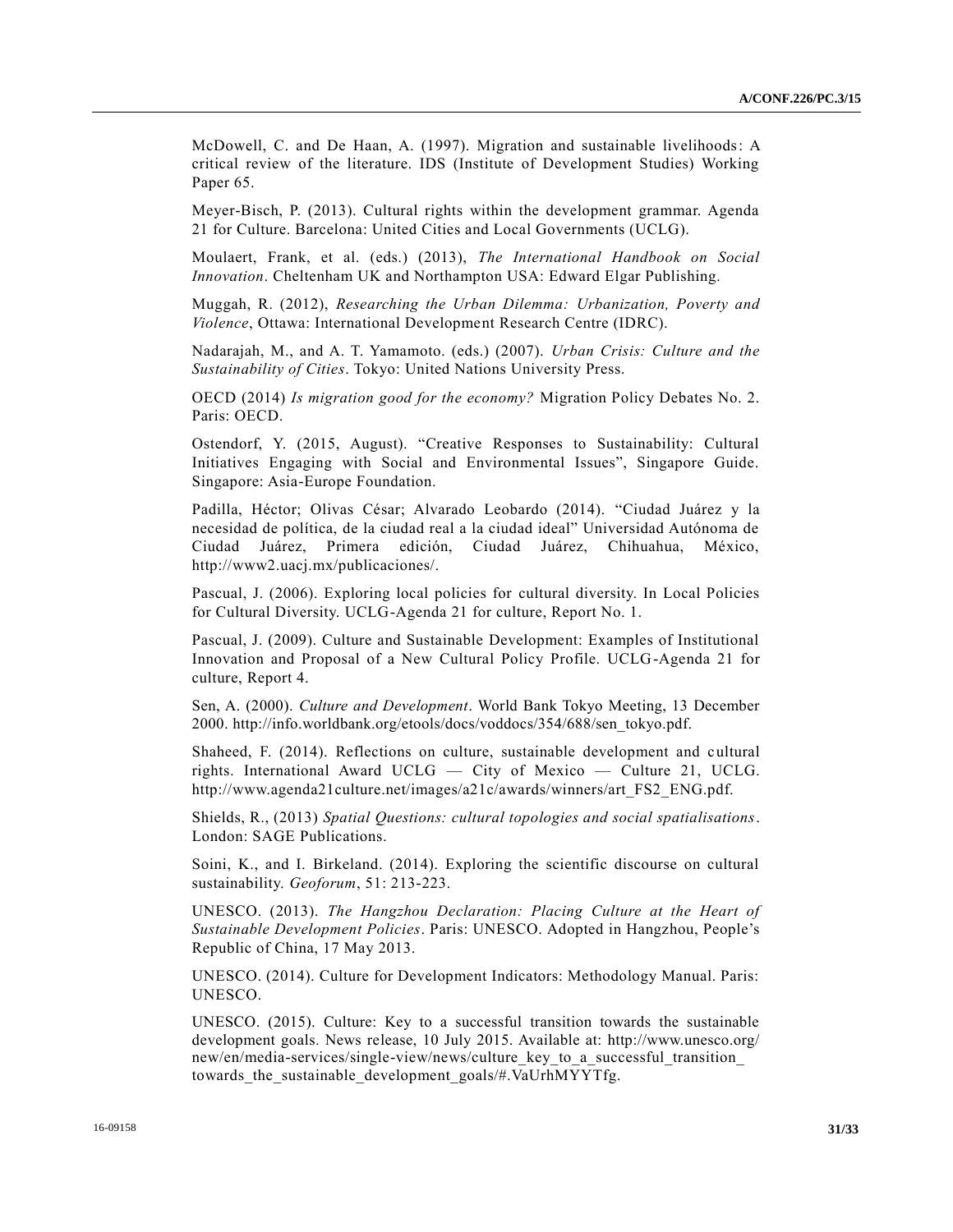UNESCO. (2015). *Hangzhou Outcomes on Culture for Sustainable Cities*. Outcome document of UNESCO International Conference on Culture for Sustainable Cities, Hangzhou, China, November 2015.

UNESCO. (2016, forthcoming). *Global Report on Culture for Sustainable Urban Development: Report for UN-Habitat III*. Paris: UNESCO.

UN-Habitat and CAF (2014) Construction of More Equitable Cities: Public Policies for Inclusion in America Latina, Nairobi and Caracas, http://unhabitat.org/ books/construction-of-more-equitable-cities.

United Cities and Local Governments (UCLG). (2010). *Culture: Fourth Pillar of Sustainable Development*. Policy Statement approved by the UCLG Executive Bureau, Mexico City, 17 November 2010.

United Cities and Local Governments (UCLG). (2015). *Culture 21: Actions?* Commitments on the Role of Culture in Sustainable Cities. Approved at the first Culture Summit of the UCLG, Bilbao, 18-20 March 2015.

United Nations (2008), United Nations Declaration on the Rights of Indigenous Peoples. 07-58681-March 2008 -4,000.

United Nations Conference on Human Settlements (Habitat II). (1996). The Habitat Agenda: Istanbul Declaration on Human Settlements. Available at: http://www.un documents.net/hab-ag.htm.

United Nations Task Team on Habitat III. (2015, May). Habitat III Issue Paper 4 — Urban Culture and Heritage. New York, 31 May 2015. http://unhabitat.org/wp content/uploads/2015/04/Habitat-III-Issue-Paper-4\_Urban-Culture-and-Heritage-2.0.pdf.

United Nations. (2014). Open Working Group proposal for Sustainable Development Goals. https://sustainabledevelopment.un.org/focussdgs.html.

Vázquez-Angulo Gilberto; et. al. (2012) "Characterizing climate changes risks and informing adaptation strategies in the Ciudad Juarez-El Paso metropolitan region based on spatial analyses of extreme heat-vegetation abundance-population vulnerability relationships" en "Dinámicas locales del cambio ambiental global"; Erick Sánchez y Rolando E, Díaz Coord. Universidad Autónoma de Ciudad Juárez, Chih, México.

Verschure, H. (2016) "The Productive City", key-note, ISOCARP International Conference Antwerp+Rotterdam, 2015, published in Dutch version in *RUIMTE*, VRP (*Journal of Flemish Spatial Planners*), 2016, Brussels.

Verschure, H., Tuts, R., and al. (eds.) (2004) *Urban Trialogues, Visions, Projects, Co-productions*. Localizing Agenda 21. Leuven, Brussels and Nairobi: KU Leuven and UN-Habitat and Belgian Development Cooperation, WHO and United Nations Habitat, 2010 Hidden Cities: Unmasking and overcoming health inequities in urban settings. http://www.who.int/kobe\_centre/publications/hidden\_cities2010/en/.